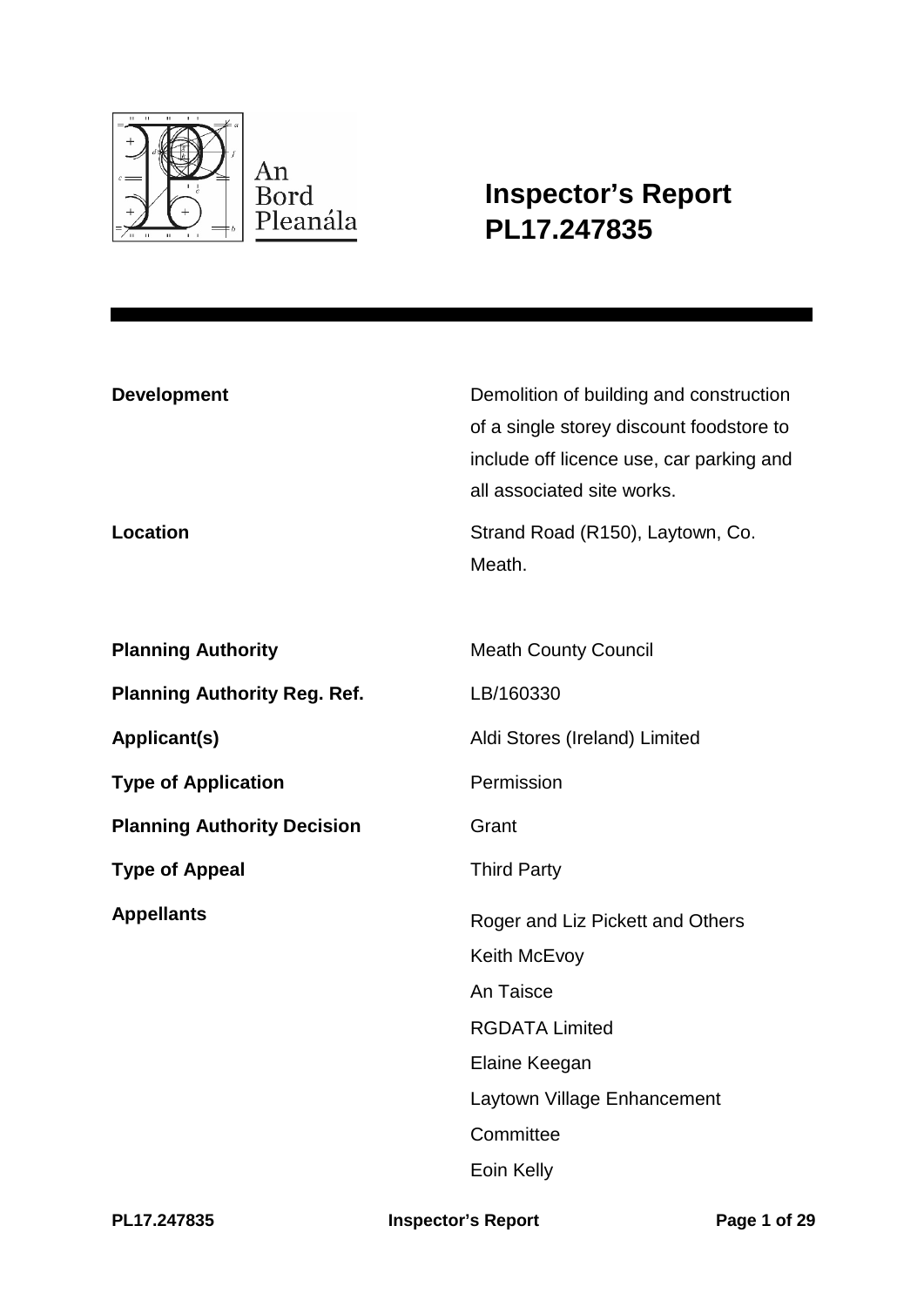|                         | Nuala O'Reilly                              |
|-------------------------|---------------------------------------------|
|                         | <b>Tesco Ireland Limited</b>                |
| <b>Observers</b>        | James Gilna<br><b>Geraldine Prendiville</b> |
|                         | <b>Cllr Sharon Keogan</b>                   |
|                         | <b>Thomas Behan</b>                         |
|                         | Julianstown and District Community          |
|                         | Association                                 |
|                         | <b>Eleanor McDonald</b>                     |
|                         | <b>Ben Bailey</b>                           |
|                         | <b>Patrick Coyle</b>                        |
|                         |                                             |
| Date of Site Inspection | 15 <sup>th</sup> March 2017                 |
| <b>Inspector</b>        | <b>Patricia Calleary</b>                    |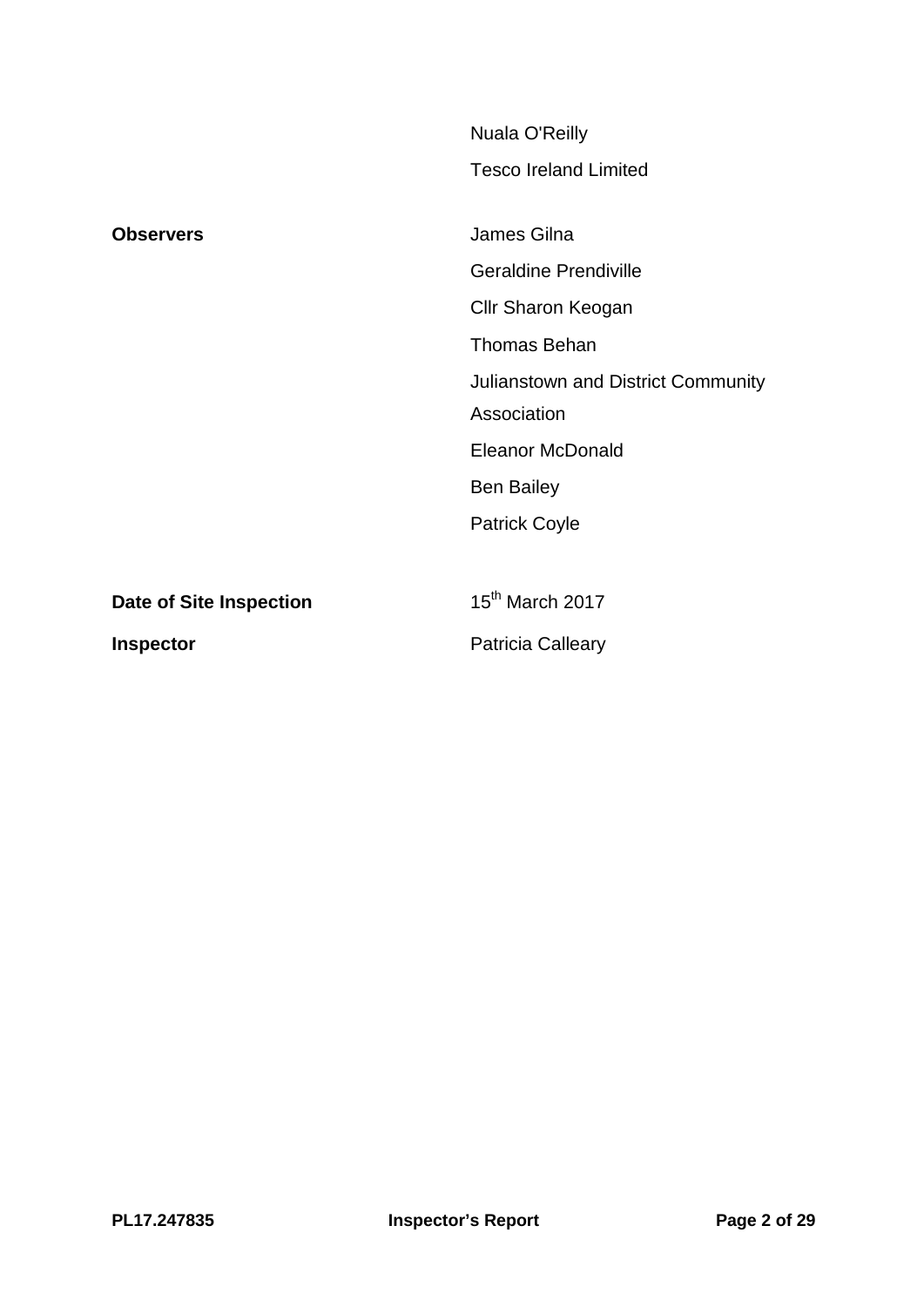# **Contents**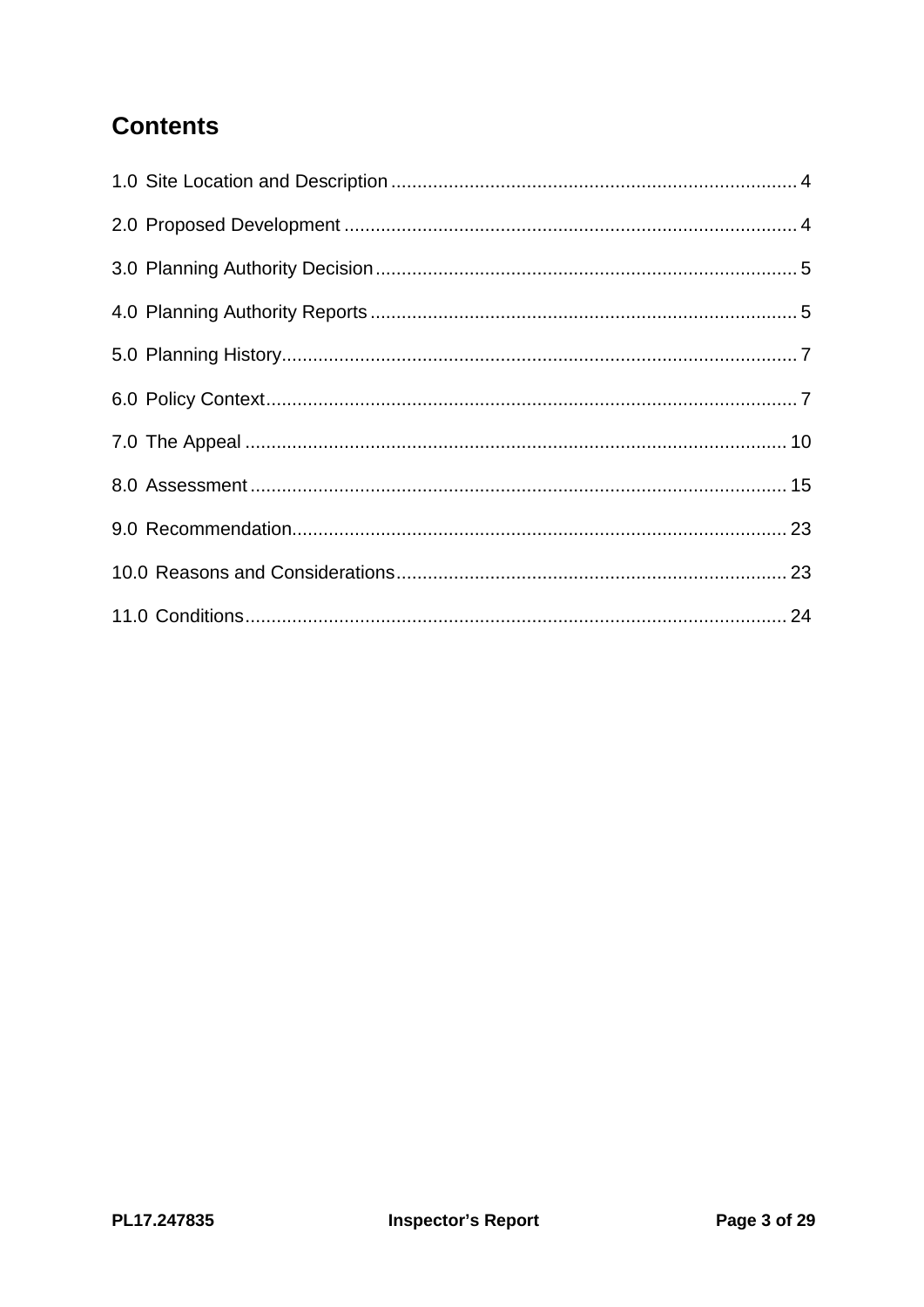# <span id="page-3-0"></span>1.0 **Site Location and Description**

- 1.1. The appeal site, with a stated area of 0.78 hectares, is located facing the seafront along Strand Road (R150) in Laytown, County Meath. The site is relatively flat. It contains a disused nursing home, which is stated to have closed in 2011. There are established residential developments located to the north, south and west and there is a small open space bounding the site to the north east.
- 1.2. Access to the site is currently from Strand Road to the east and the road operates at an urban speed limit of 50kph at the site and through the village. The carriageway in front of the site is 6.5m wide and a broken-white line marks the centre line. There are footpaths on each side of the road. The site is serviced by public water and drainage infrastructure.
- 1.3. There is a mix of retail provision c.100m to the south of the site including a general goods store/comparison supermarket, a take-away and a pharmacy. The second area of retail provision in Laytown is at Alverno Terrace adjacent to the train station. Bettystown is located c.1.5km to the north.

# <span id="page-3-1"></span>2.0 **Proposed Development**

- 2.1. The proposed development would comprise the demolition of the existing single storey building on site (former nursing home) with a gross floor area of 1,115.4 sq. metres and the construction of a single storey discount foodstore to include offlicence use with a gross floor area of 1,729 sq. m (net retail area 1.254 sq. m.). As applied for, the proposed development also includes the erection of 1 no. free standing double-sided internally illuminated sign (totem pole), 1 no. internally illuminated gable sign on the east elevation, 1 no. poster sign at entrance and entrance glass sign on south elevation. The proposed development would be served by 104 car parking spaces. Access to the site is proposed off Strand Road (R150).
- 2.2. The proposed development would also include all engineering works, landscaping works including revisions to bus lay-by, bicycle parking, boundary treatments and site development works.
- 2.3. In addition to the planning drawings and documents, the **planning application** was accompanied by a retail impact statement, a retail design statement, a landscape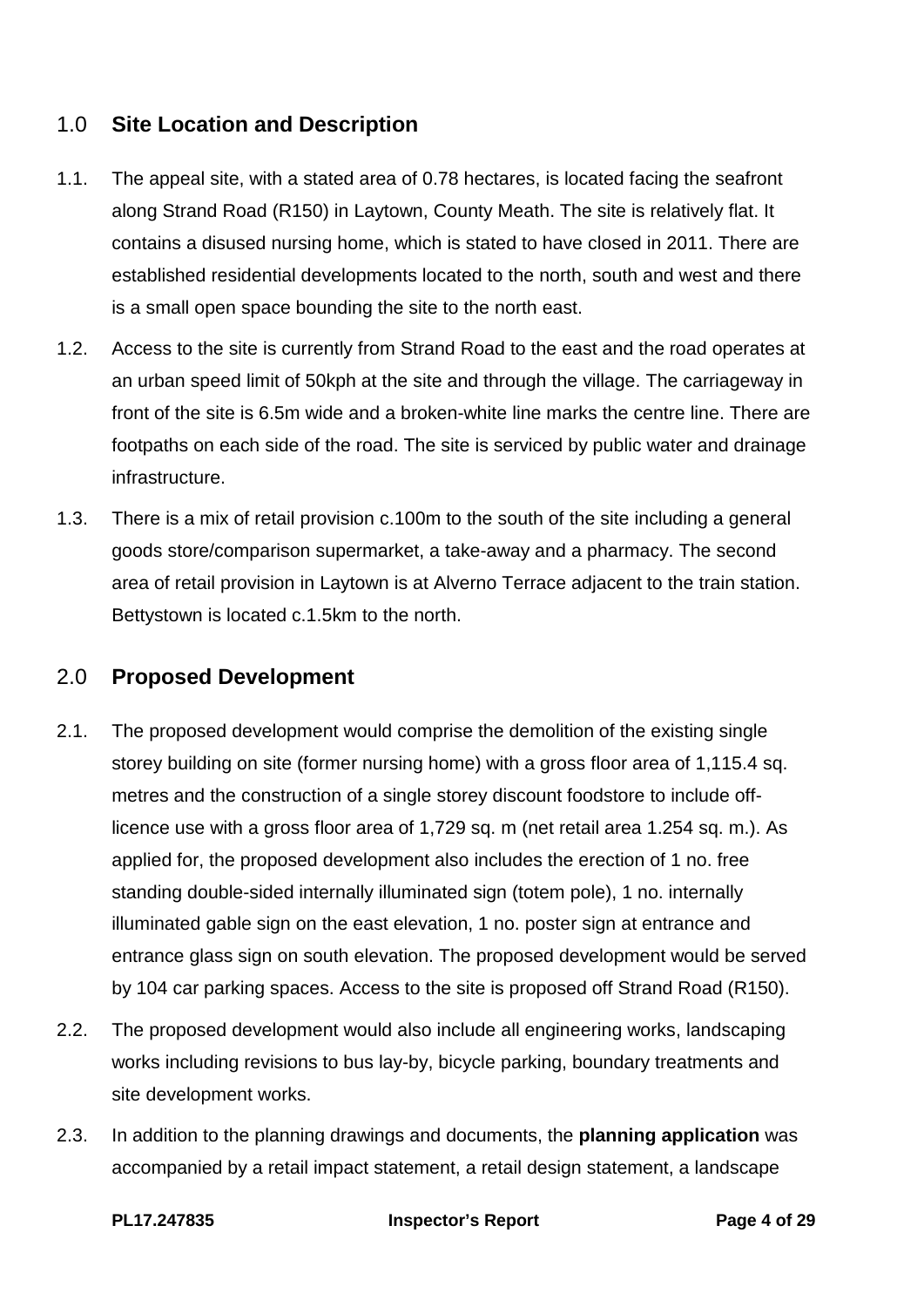masterplan and planting details, a traffic impact assessment report, an appropriate assessment screening report, an archaeological assessment and a noise report. **Significant further information** was submitted during the consideration of the planning application and this included revised architectural drawings, a traffic report, revised landscape drawings, a revised sequential test as part of the retail impact statement and responses to the third-party submissions.

# <span id="page-4-0"></span>3.0 **Planning Authority Decision**

- 3.1. The Planning Authority (PA) issued a decision to **grant permission** subject to 21 conditions, the following which are of note:
	- C2: Design amendments to Northern elevation and agreement of proposed materials;
	- C3: One pole sign permitted;
	- C4: Details of bus bays and bus shelters;
	- C5: Archaeological monitoring;
	- C10: Noise limits;
	- C13: Cycle parking facilities.

# <span id="page-4-1"></span>4.0 **Planning Authority Reports**

## 4.1. **Planning Report – Initial Assessment**

- 4.1.1. The main issues put forward in the Planning Officer's initial assessment can be summarised as follows:
	- The Retail Strategy recognises Bettystown as the prime retail service centre for the settlement, although there is an acknowledgement of the need to support the provision of **small-to-medium scale convenience retail** development in Laytown to serve the needs of the local community;
	- **Principle of the development is acceptable** in the context of the zoning objective and matrix for the site and its location along a public transport corridor;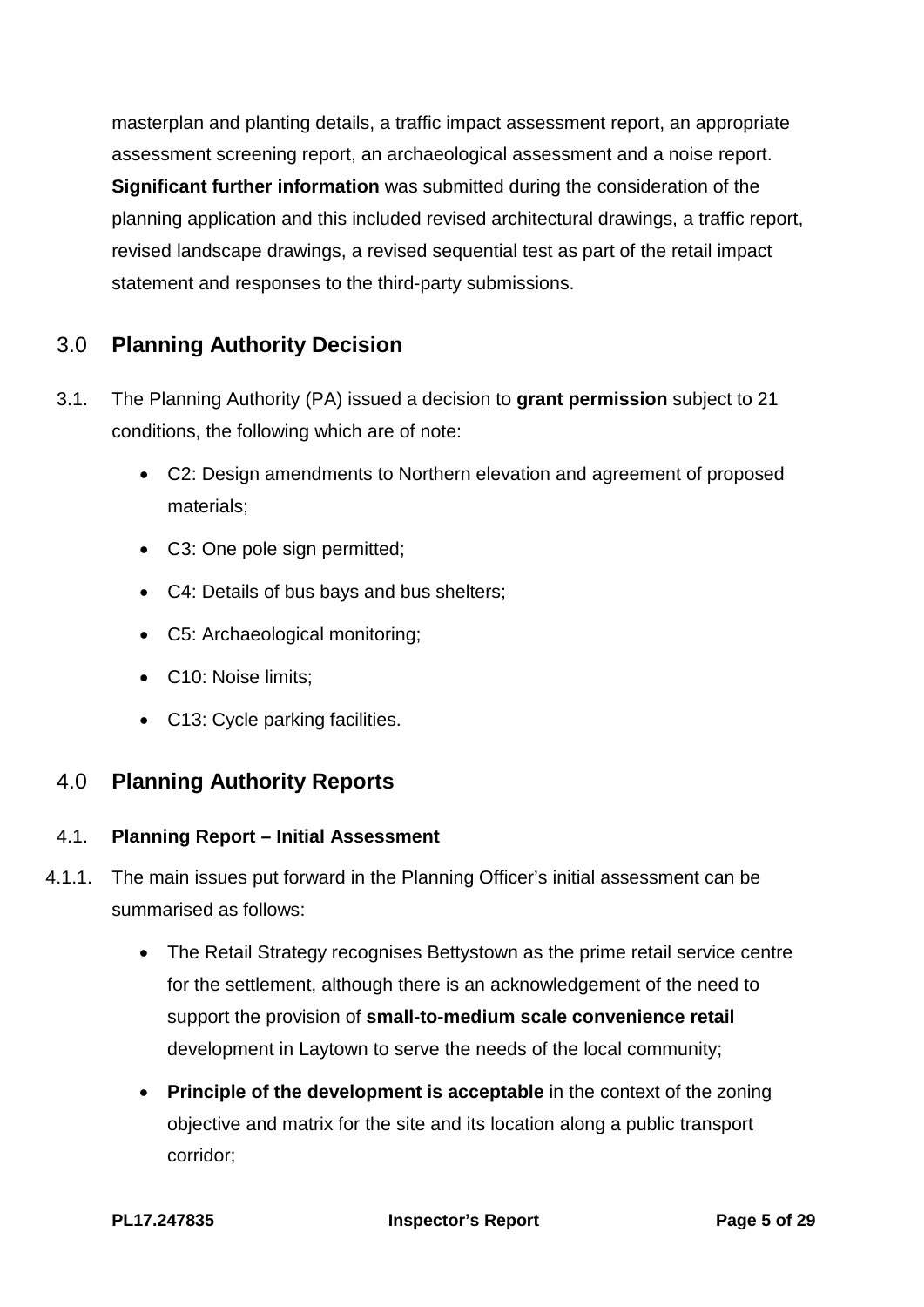- **Retail:** The retail expenditure leakage from the settlement is high and the settlement is under-performing. The PA supports the provision of the development which would serve to reverse this trend. The site is 'edge of town' and a sequential test is required and has been undertaken but further information is required:
- **Design:** Applicant should be requested to examine the design solution;
- **Layout and Amenity:** Noting the public plaza proposed along the site, proposal would be consistent with TVC OBJ 4, i.e. to encourage improvements to the public realm;
- **Car parking:** Requires further information;
- **Archaeology:** Archaeological assessment recommends a programme of testing. Department of Arts, Heritage, Regional, Rural and Gaeltacht Affairs (DAHRRG) have no objection, subject to condition;
- **Services:** Site is serviced with wastewater and water and Irish Water expressed no objection subject to conditions;
- **Appropriate Assessment:** Development would not have any adverse impact on the qualifying interests of the Natura 2000 network;
- **Noise:** Delivery should take place before 7 am.

## 4.2. **Planning Report – Final Assessment**

4.2.1. Following a request for further information and consideration of the applicant's response, the planning officer concluded that the development represents a logical development on a disused derelict site, on lands which have been identified as suitable for town centre retail purposes and that the development accords with the Retail Planning Guidelines 2012. It was considered that all matters raised in the further information request were addressed. A recommendation to **grant permission** was put forward.

## 4.3. **Other Technical Reports**

- Road Design: No objection, some matters require clarification;
- Public lighting: No objection subject to conditions;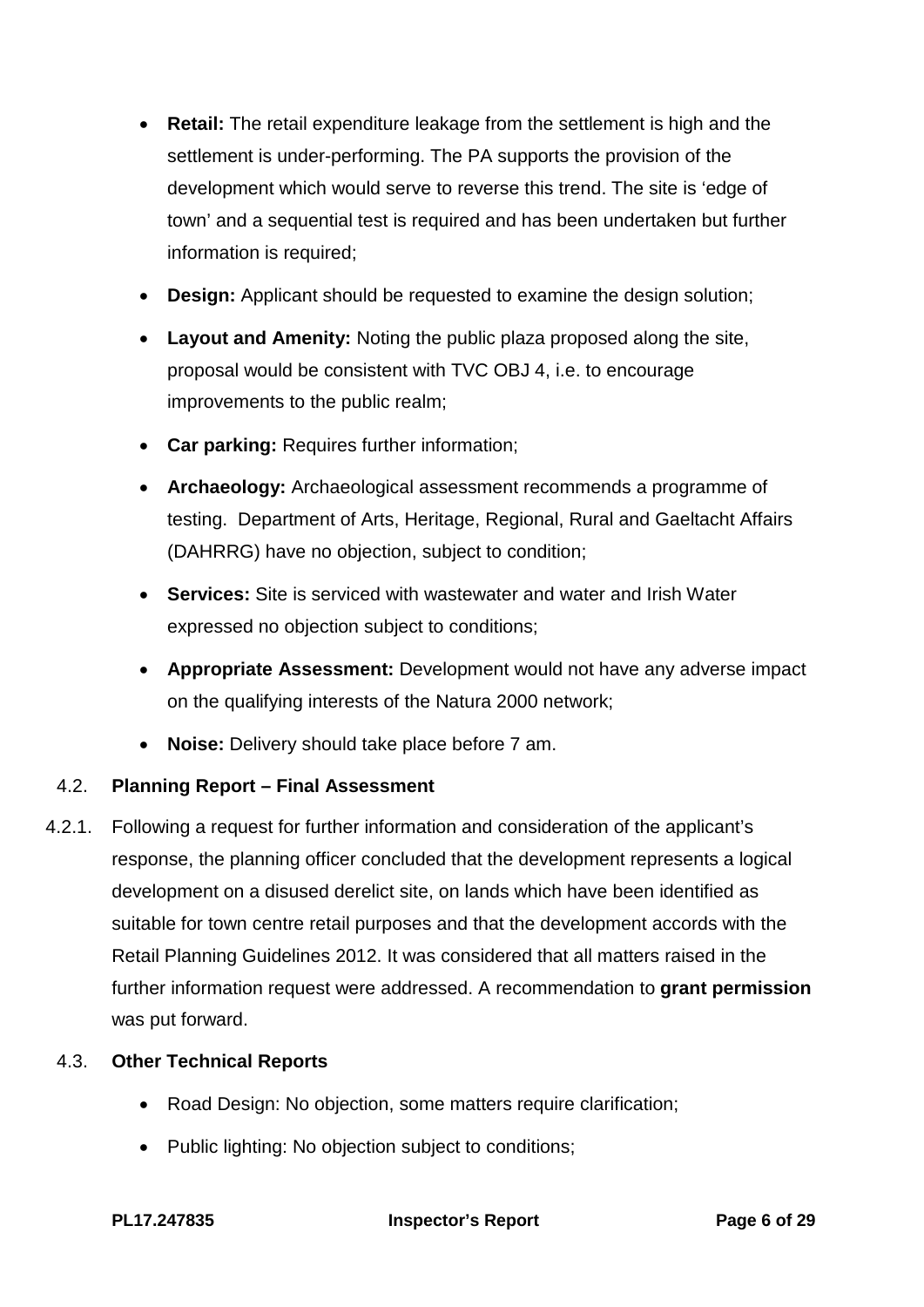- Heritage Officer: No response;
- Water Services: No response;
- Environment Section: No response;
- Environment (Flooding): No objection subject to conditions;
- Chief Fire Office: No objection subject to conditions.

#### 4.4. **Prescribed Bodies**

- Irish Water: No objection subject to conditions;
- An Taisce: Issues raised around traffic impact and suitability of location;
- DAHRRG: No objection subject to an archaeology condition (monitoring).

## 4.5. **Third Party Observations**

4.5.1. A total of 165 submissions were received by the Planning Authority stating their objection to the development. The concerns raised were considered by the Planning Authority in their assessment and I have also considered these in my assessment of the application and appeal.

# <span id="page-6-0"></span>5.0 **Planning History**

## 5.1. **Appeal site**

5.1.1. No recent planning history applies to the appeal site.

# <span id="page-6-1"></span>6.0 **Policy Context**

## 6.1. **Retail Planning Guidelines 2012**

• Laytown/Bettystown would fit a Level 4 tier within the national retail hierarchy (in the 1,500 to 5,000 population category). This tier is one in which it is stated that retail provision is likely to be mainly in the convenience category, either in small supermarkets or convenience shops and in some cases, would provide comparison shopping;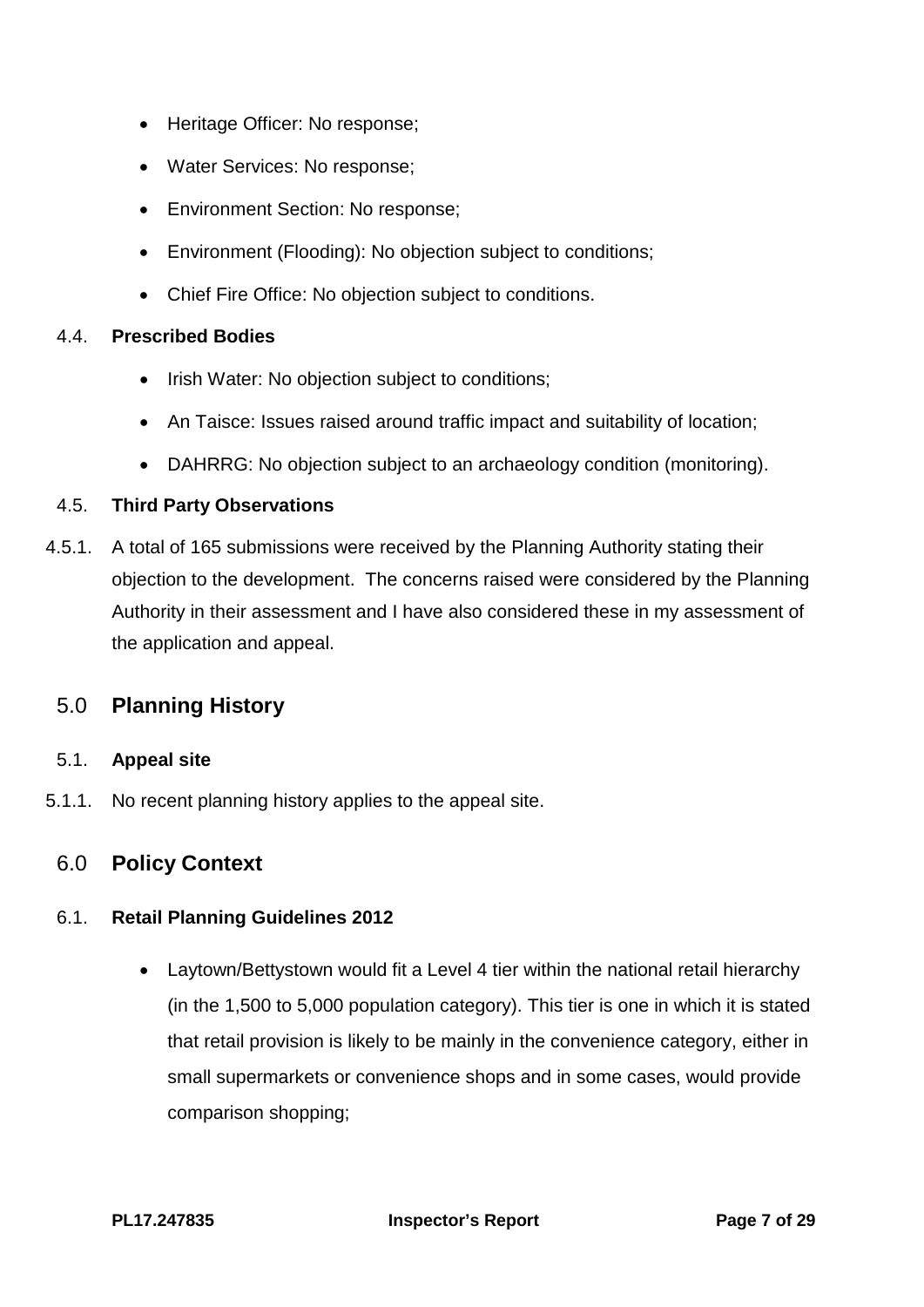• The guidelines require retail development to be appropriate to the scale and function of the settlement within which it is located. It also requires development to promote city/town centre viability through a sequential approach to development, with the overall preferred location for new retail development within city and town centres. Unlike earlier guidelines, the current guidelines do not differentiate between 'discount stores' and other 'convenience' good stores.

#### 6.2. **The Retail Design Manual 2012**

• The guidelines require that the form, scale and mass of the development should have regard for integrating the scheme into its urban context but recognises that this does not mean that the design has to replicate existing built traditions.

#### 6.3. **Meath Development Plan 2013-2019**

- Bettystown/Laytown/Mornington East is designated a 'small town' Table 2.1.
- Within the retail hierarchy for the county, Bettystown/Laytown is designated a Level 3 – Town and / or District Centre and Sub-County Town Centre;
- S 3.4.5 (small towns including Bettystown/Laytown/Mornington East) Retail is likely to be mainly in the convenience category, with a small supermarket and possible local centres serving only the town and its local catchment area;
- Table 11.9 Car parking standards: Food Retail (greater than 1,000 sq.m). 1 space per 14 sq.m. Gross Floor Area (GFA), Non-Food - 1 space per 20 sq.m. GFA.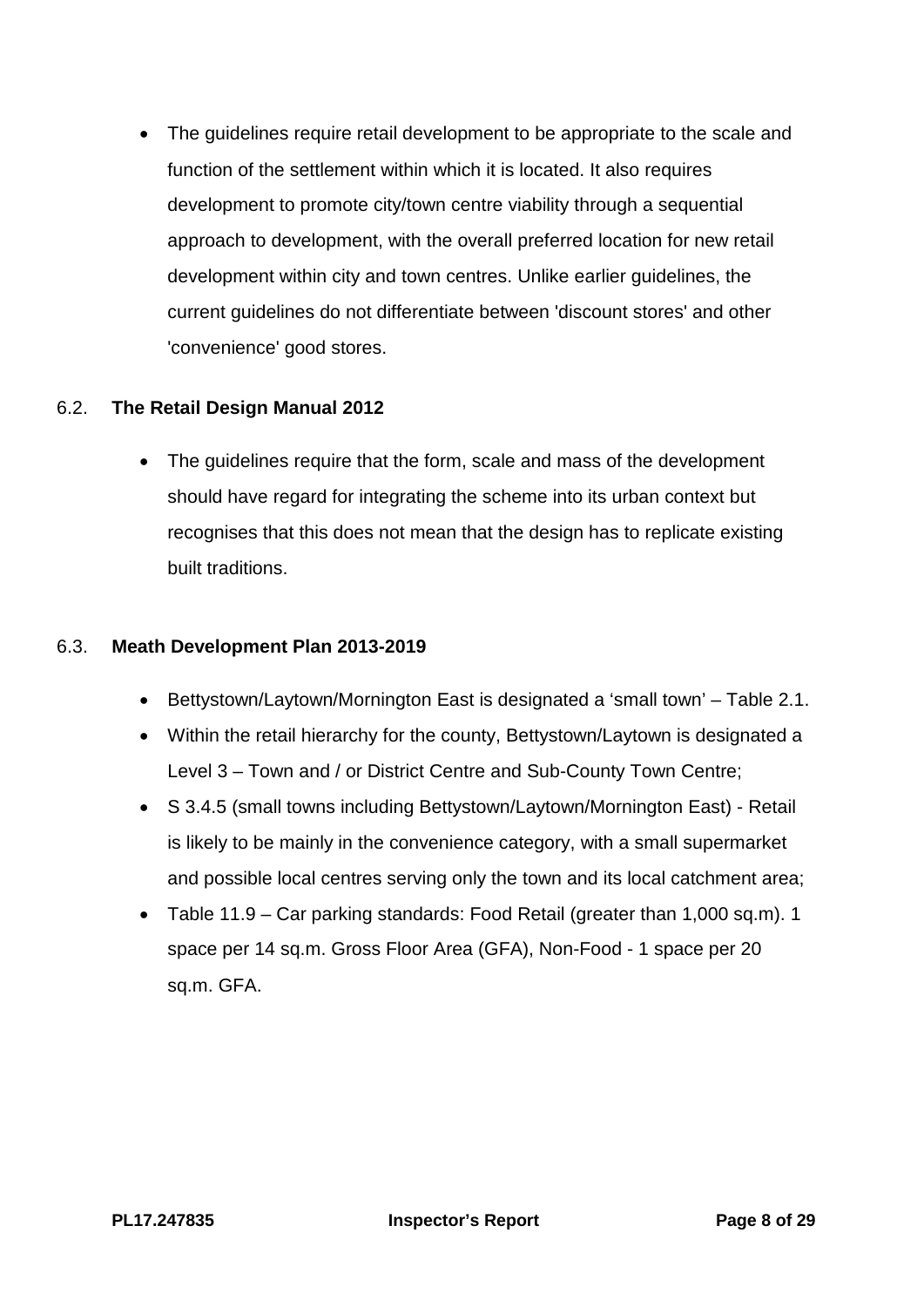# 6.4. **Meath Retail Strategy 2013-2019 (Appendix 5 of the Meath County Development Plan)**

- Laytown/Bettystown is designated a Level 3 centre. These towns perform an important sub county retail role / function and generally include a good range of convenience provision and a modest provision of comparison offer;
- S.8.4.7 Key objectives in respect of Laytown include: Recognise the association of Laytown with Bettystown, which is the primary retail service centre in the Laytown- Bettystown-Mornington cluster and support the provision of small to medium scale convenience retail development in Laytown to support the needs of the local community;
- Section 5.6.32 The location of the town on the Strand means that there is limited opportunity for the expansion of the town centre. It is expected that retail growth will be primarily directed towards Bettystown. In the event that retail development is pursued in Laytown, the following should be investigated:

(i) Infill developments along Alverno Terrace and Strand Road;

(ii) Potential development at the surface car park and adjoining greenfield site opposite Alverno Terrace.

• Bettystown is performing relatively poorly in terms of its role as a Level 3 Sub-County town in conjunction with Laytown. In order for Bettystown to function in accordance with its role, there will need to be a considerable strengthening of the town's retail offer, particularly its comparison offer.

## 6.5. **East Meath Local Area Plan 2014-2022**

• Site is zoned B1, 'to protect, provide for and/or improve town and village centre facilities and uses'. In respect of B1 zoned lands, the plan states: 'It is intended to accommodate the majority of new commercial and retail uses in towns and villages within B1 lands' and 'There shall be no restriction to the definition of B1 land use zones';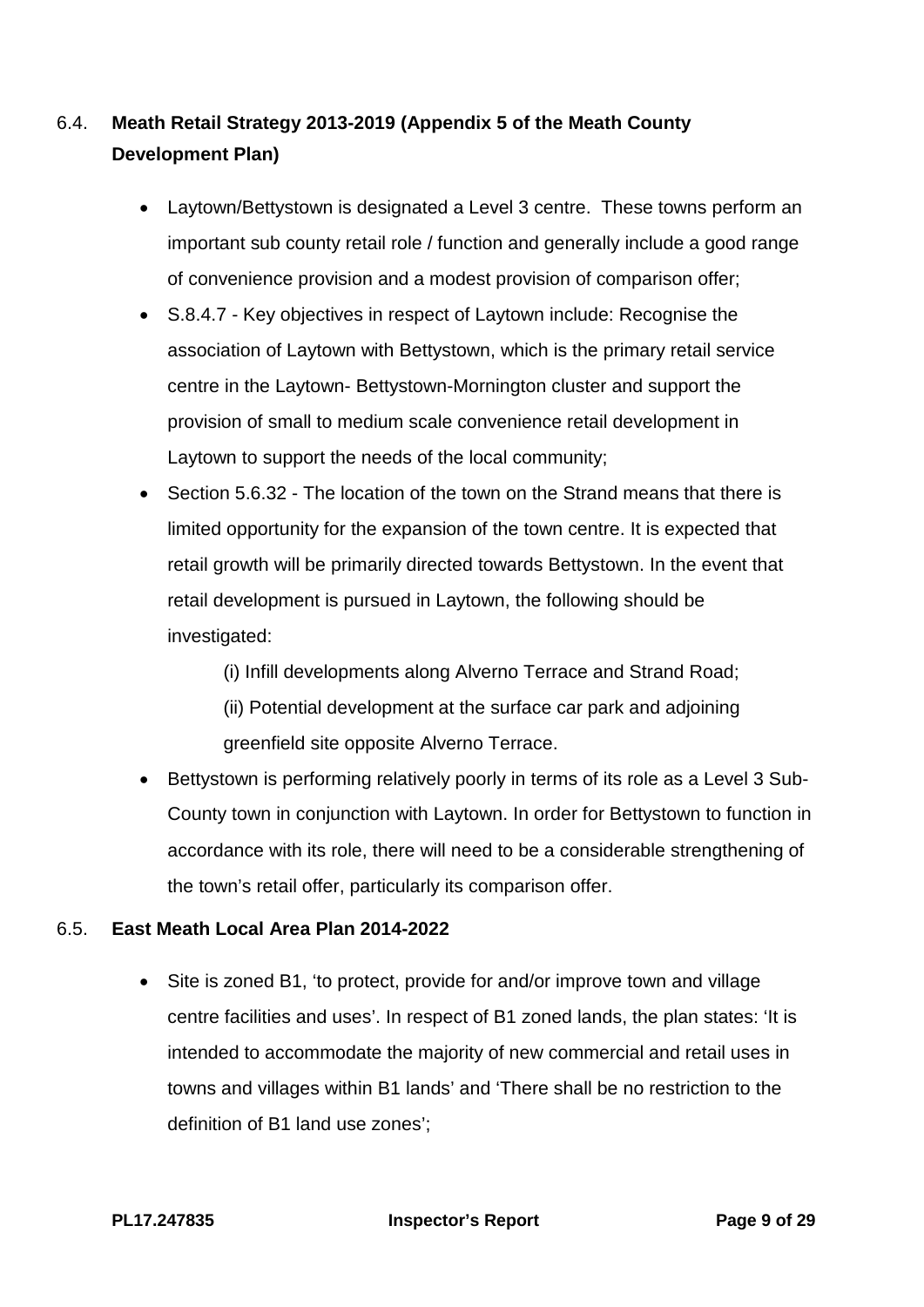- TVC POL 3: To encourage the development of the retail and service role of Laytown/Bettystown as a Level 3 Sub County Town Centre in accordance with the County Retail Strategy;
- Objective TVC OBJ 4: to encourage the measures for improvement to the public realm in Laytown;
- Section 4.3 has an aim to support proposals to create and sustain appropriately scaled top-up shopping and local service provision;
- Key Aims (Urban Form): The Planning Authority will encourage the appropriate redevelopment of vacant and underutilised sites within the Bettystown Town centre site and centrally located sites in Laytown, Mornington East and Donacarney which are appropriate to the rank, role and function of each centre;
- SE POL 2: To strengthen the role of Laytown/Bettystown as a Level 3 retail centre thereby sustaining its ability to attract new businesses and meeting the retail and service needs of the area (etc.).

## 6.6. **Natural Heritage Designations**

6.6.1. The River Nanny Estuary and Shore SPA (Site Code 004158) is located c.30m away to the east and south. The Boyne Estuary SPA (Site code 004080) and Boyne Coast and Estuary SAC (Site code 001957) are located 4km north of the site. The River Boyne & River Blackwater SAC (Site code 002299) and River Boyne & River Blackwater SPA (Site Code 004232) lie c.12km east/north east of the site.

# <span id="page-9-0"></span>7.0 **The Appeal**

## 7.1. **Introduction**

7.1.1. A total of **nine third-party appeals** were received from Roger and Liz Pickett and Others, Keith McEvoy, An Taisce, RGDATA Limited, Elaine Keegan, Laytown Village Enhancement Committee, Eoin Kelly, Nuala O'Reilly and Tesco Ireland Limited.

## 7.2. **Grounds of Third Party Appeals**

7.2.1. The collective grounds raised by the appellants broadly centre around planning policy, retail impact, traffic, design and residential amenity. It is contended that a

**PL17.247835 Inspector's Report Page 10 of 29**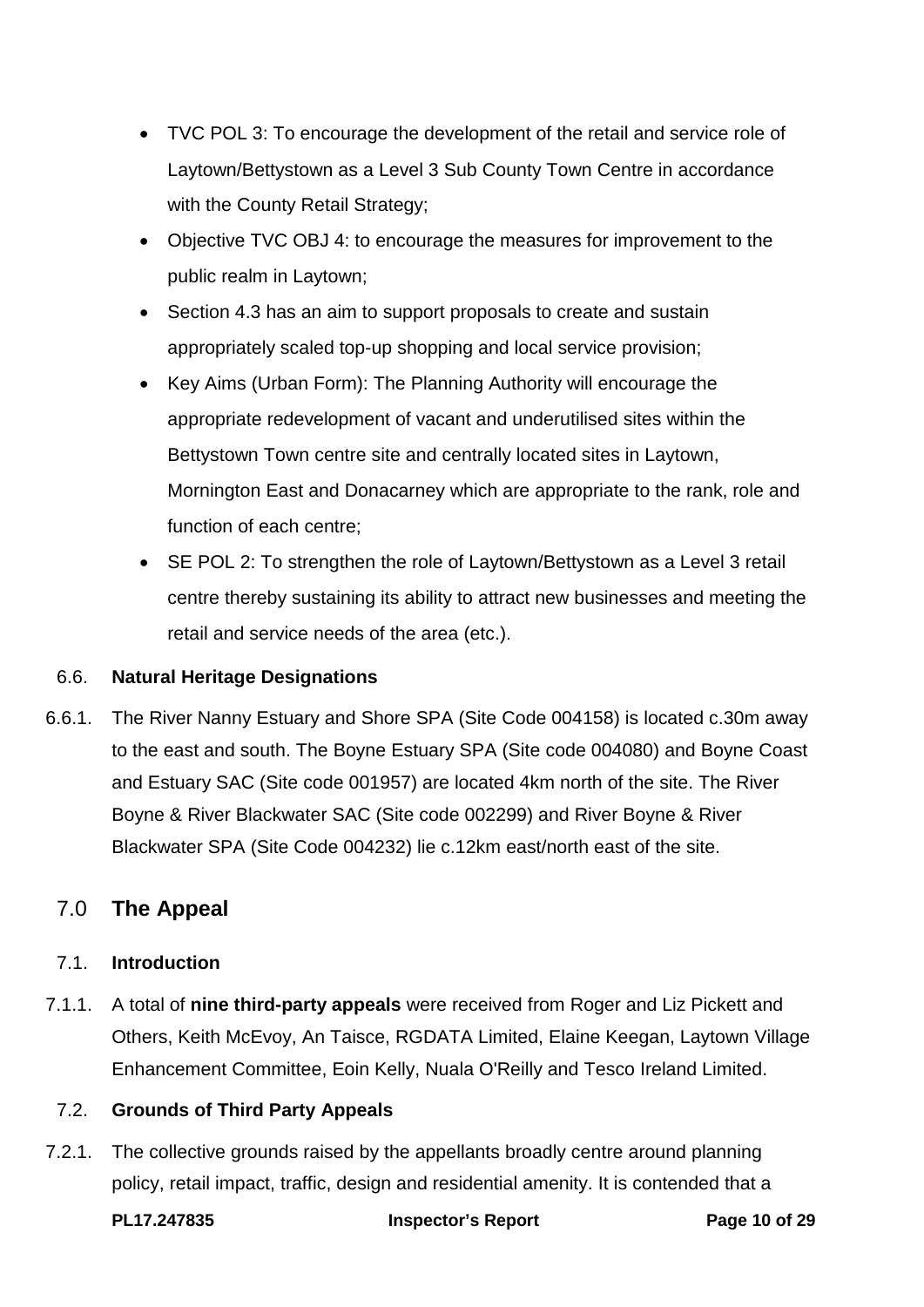foodstore is too large in scale for the appropriate development of Laytown, which is a seaside town and it would impact on existing family-run smaller scale retail premises. It is stated that the type of development proposed should be integrated into Bettystown. Specific issues raised in the appeals are outlined below.

## 7.2.2. Policy

- Would be contrary to local and national planning policy. I have highlighted a number of local policies referenced.
	- o Contrary to Section 4.8 and TVC POL 8 of the East Meath LAP and Section 5.6.32 of the Retail Strategy for Meath in which it is expected that retail growth for Laytown-Bettystown-Mornington East would be primarily directed towards Bettystown;
	- o Contrary to SE POL 2 of the LAP which aims to strengthen the role of Laytown/Bettystown as a Level 3 retail centre. Existing scale of shops in Laytown are appropriate for its size and function as a 'small town';
	- o Conflict with HER POL 15 of the LAP (protected scenic values of coastal area);
	- o Contrary to HER POL 5, 15,17,18 and 19 of the LAP (Design, amenity value, landscape character, scenic values of coastal areas);
	- o Contrary to TD POL 5 and TD POL 14 of the LAP (conserve natural, built and cultural heritage that forms the basis for tourism);
	- o Contrary to ED POL 41 of the Meath CDP (Reinstate, replace disused buildings) and TVC OBJ 5 of the East Meath LAP (implement village design plans).

## 7.2.3. Retail Impact

• Notwithstanding the suitable land-use zoning, it is clear that a supermarket of such a scale would be inappropriate. 'Shop-Local' is defined in the zoning matrix of the Meath CDP as a convenience retail unit of not more than 200 sq.m;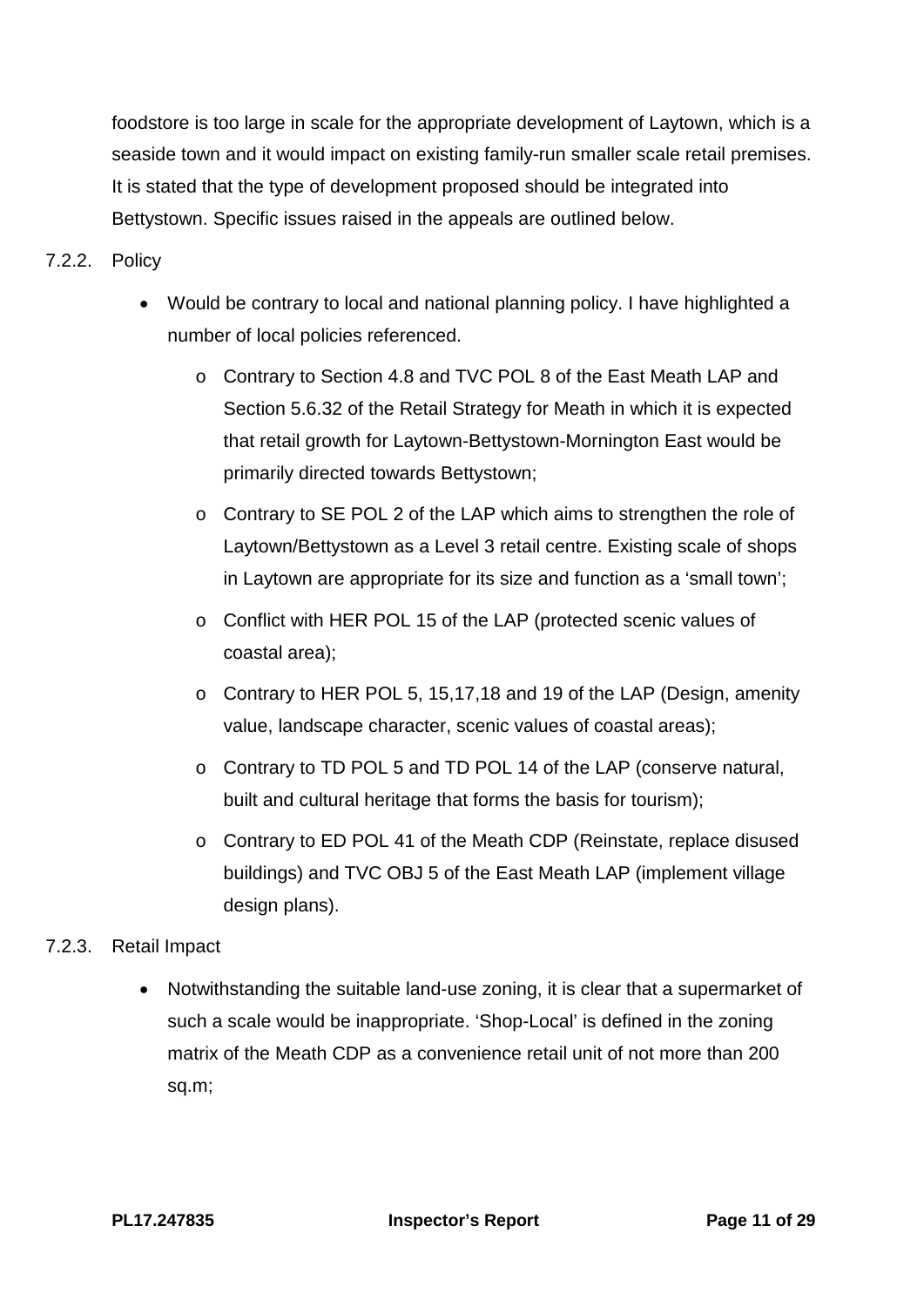- The 'out of town centre' is too large for Laytown where retail policy seeks to create and sustain appropriately scaled top-up shopping and support small to medium scale convenience retail development to support local communities;
- Laytown is well served with village scale shops and businesses and development would have detrimental effect on existing local shops and result in job losses;
- Vacancy space available in Bettystown is high (c.10,000 sq.m of vacant and under-construction retail space) and there is ample space therefore available to accommodate such a development and to delivery on policy to strengthen the town's retail offer. Sequential test submitted by applicant was inadequate and did not demonstrate flexibility in appraising sites in Bettystown as required under the Retail Planning Guidelines. Proposal should be integrated in Bettystown. Further town centre health checks should be carried out in Laytown and Bettystown before any new proposed retail development is considered.

#### 7.2.4. Design and Visual Amenity

- Design is an inappropriate generic response, is incongruous and would detract from the public realm along the seafront and would be at variance with the vernacular character of the seaside village location;
- Proposal would result in adverse impacts on the identity of Laytown as a seaside resort;
- Would impact on Laytown Strand (protected view):
- Development would diminish the village ambiance experience;
- Car parking proposed to the front which would result in an inactive frontage, contrary to the advice in the Retail Planning Guidelines 2012.

#### 7.2.5. Traffic

- Traffic congestion would arise and there are inadequate sightlines available;
- Would diminish road safety;
- HGV deliveries concerns;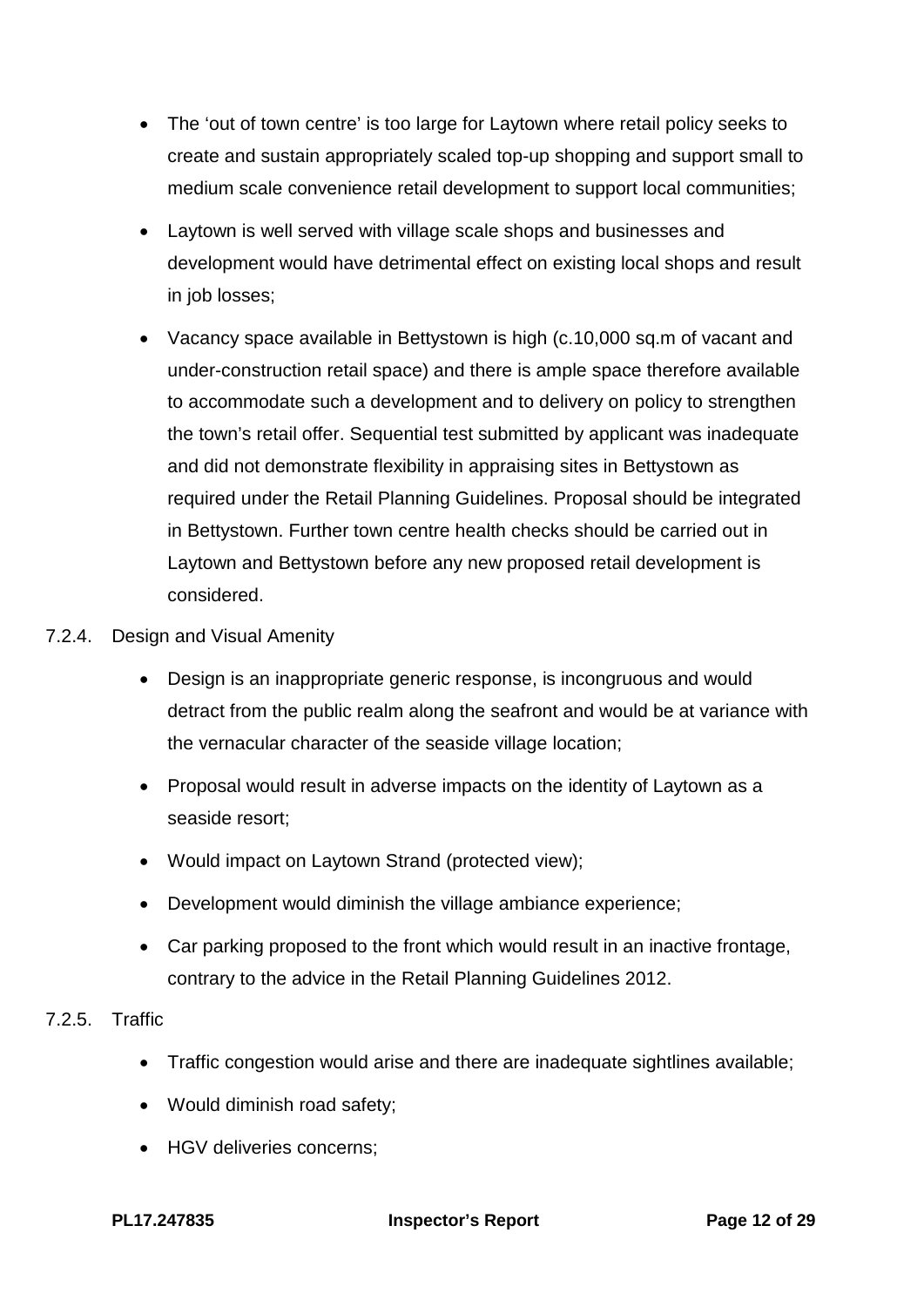- Car parking under provided;
- 7.2.6. Residential Amenity
	- Inappropriate location given current use of neighbouring sites, predominately for residential use;
	- Would result in negative impact on adjoining residential amenity;
	- Anti-social behaviour would result;
	- Noise from mechanical plant and light pollution from car park would result;
	- Would have a negative impact on property values in the area.

#### 7.2.7. Other

- Would impact on tourism. Located in the heart of Ireland's Ancient East and the Boyne Valley;
- Appeal site has been identified as a potential location for the provision of a community centre under the Laytown Community Plan 2012 prepared under the Village renaissance initiative;
- Removal of existing building on site would result in loss of architectural heritage;
- Sewerage system would not cope;
- Would detract from the beach and cultural heritage.

#### 7.3. **Planning Authority Response**

- 7.3.1. The Planning Authority response requests An Bord Pleanála to uphold its decision to grant permission. The following points are put forward.
	- Site is zoned 'B1' which includes supermarket/superstore and shop uses;
	- County retail strategy identifies areas as having potential in Laytown for retail include infill development along Alverno Terrace & Strand Road and greenfield site opposite Alverno Terrace;
	- Public Plaza proposed along site frontage which is desirable;
	- PA satisfied that alternative retail sites were considered and appropriately ruled out;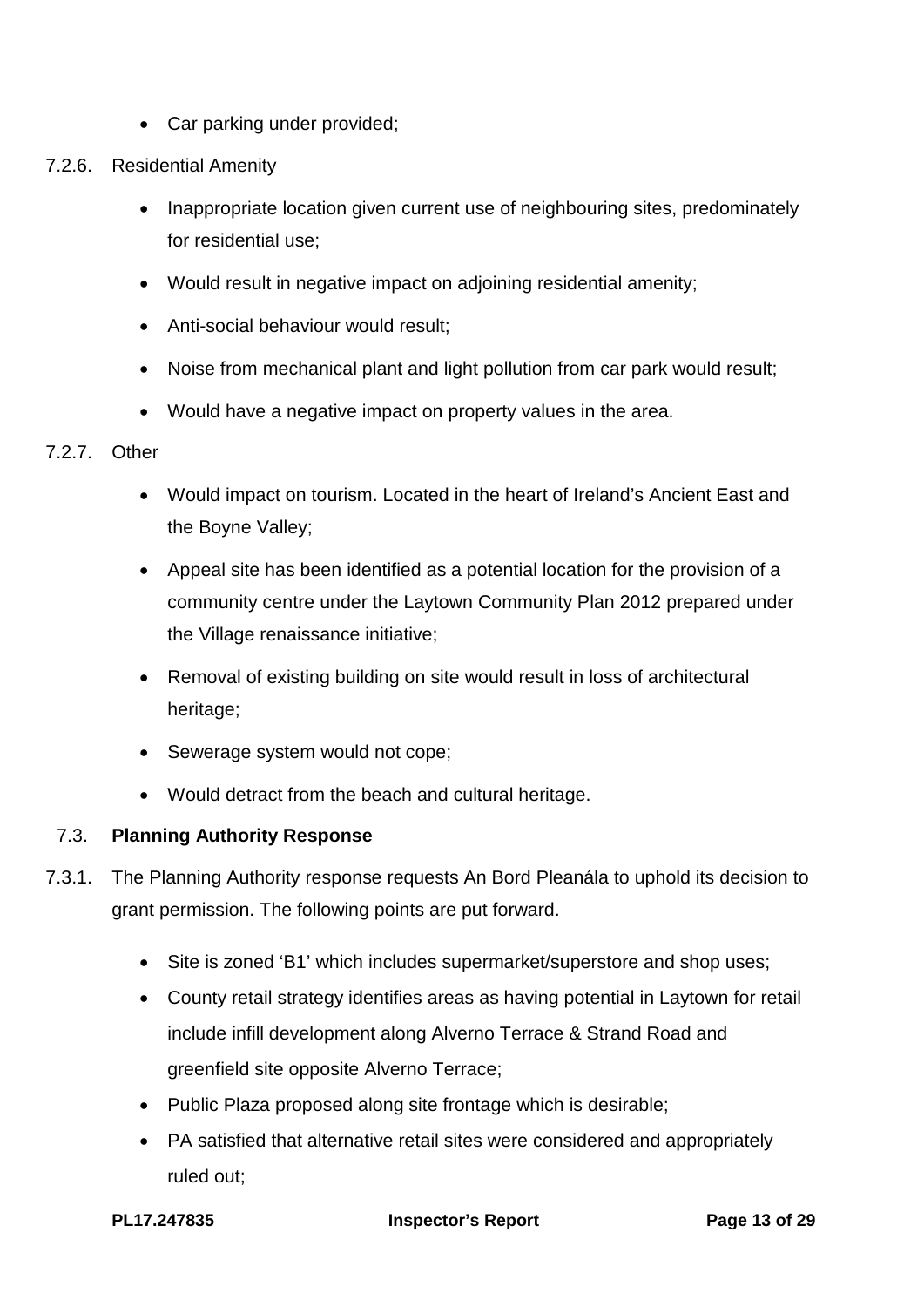- Adequate capacity in the existing sewer;
- Car parking provision is acceptable;
- Road Design section satisfied.

## 7.4. **First Party Response**

- 7.4.1. The First Party response contends that the development would be plan led, it would serve to rejuvenate a substantial obsolete site and that it would claw back retail expenditure leakage. The following is a summary of their responses on the main planning concerns.
	- Design is contemporary, visually attractive and would improve the existing urban environment;
	- Would not impact on tourism but would provide a much-needed convenience retail facility for holiday-makers;
	- Adequate capacity exists on local road to accommodate traffic. HGV deliveries will be c.1 HGV per day, adequate parking provided to accommodate the needs of the store and adequate sightlines available;
	- Site is within an area zoned 'Commercial/town centre' in the East Meath Local Area Plan 2014-2022. Site would be classified as 'edge of centre site';
	- No suitable sites available in Bettystown retail core. The site satisfies the sequential test approach and is supported by local and national retail planning policies;
	- Given the separation distance of the appeal site, development would not have an adverse impact on residential amenity;
	- Significant effects to the integrity of the Natura 2000 network would not arise.

## 7.5. **Observers**

7.5.1. Ten observations on the appeal were received by the Board from James Gilna, Geraldine Prendiville, Cllr Sharon Keogan, Thomas Behan, Julianstown & District Community Association, Eamon Fergus and Others, Meath East Community Association, Elanor McDonald, Ben Bailey and Patrick Coyle. The majority of the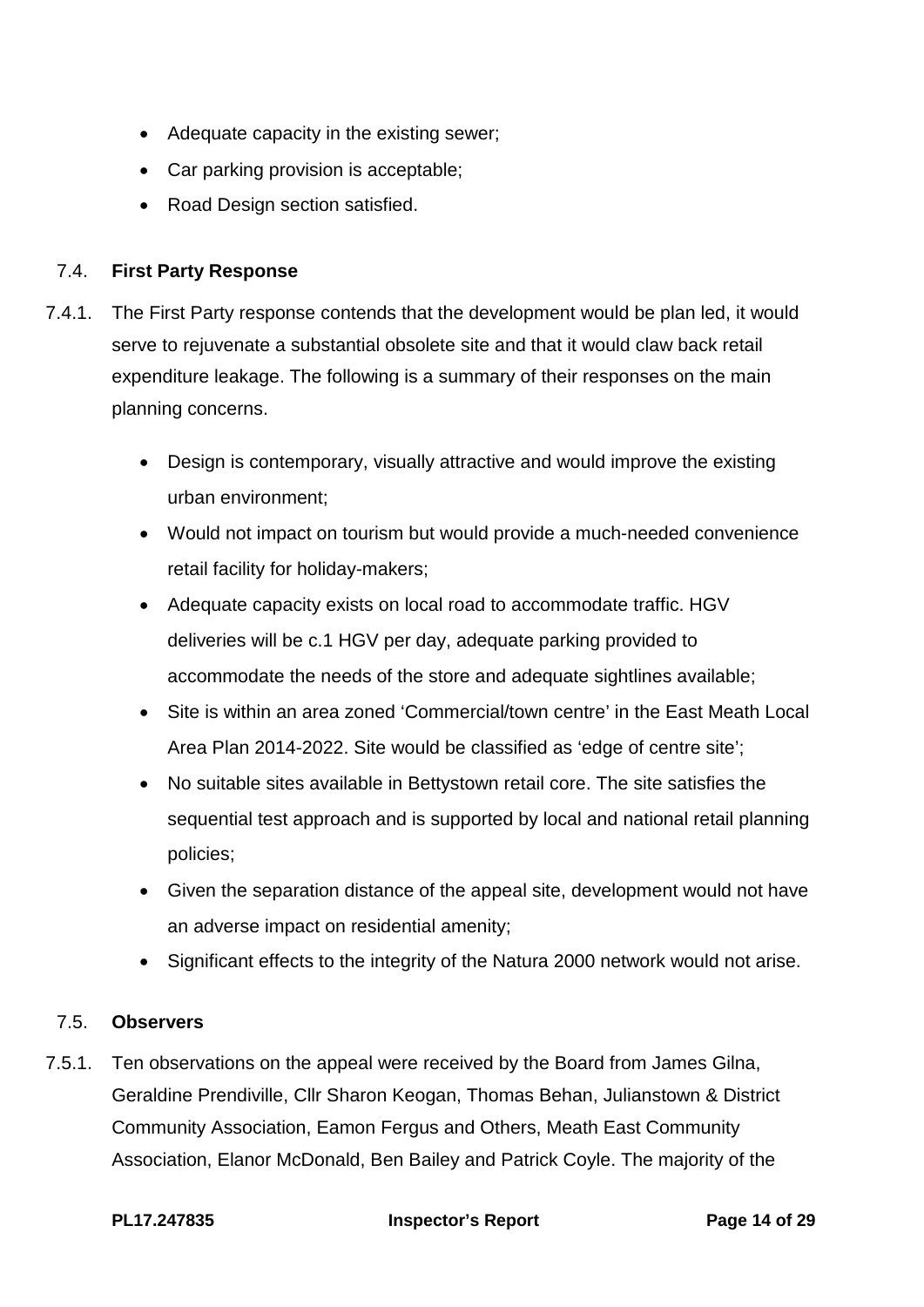issues raised by observers were also raised by the third party appellants and are not repeated below. Additional issues are summarised as follows:

- Site is located on a dangerous stretch of the R150 with poor sightlines:
- Would lead to unacceptable increase in HGVs and car trips travelling on Jullianstown main street;
- Development of East Meath over the past 15 years has not been successful. Tesco (in Bettystown) is in a semi-completed development adjacent to a now abandoned hotel. An opportunity exists to not repeat the same mistakes that were made in the past;
- Opinion on conflict of interest as same practice who wrote the LAP for East Meath are now acting for the Aldi development;
- Foul Sewer risks becoming overwhelmed if development goes ahead;
- Contrary to multiple policies around tourism, town and village centre, cultural heritage & natural assets;
- <span id="page-14-0"></span>• Impact on Victoria & Netterville ACA and the amenity of the village;

# 8.0 **Assessment**

#### 8.1. **Introduction**

- 8.1.1. I have read and considered the contents of the planning application, grounds of appeal, observations, responses and relevant planning policy. I have also attended the site and environs. I consider the key issues in determining the application and appeal before the Board are as follows:
	- Retail Impact
	- Design and Visual Amenity
	- Traffic and Car Parking
	- Residential Amenity
	- Appropriate Assessment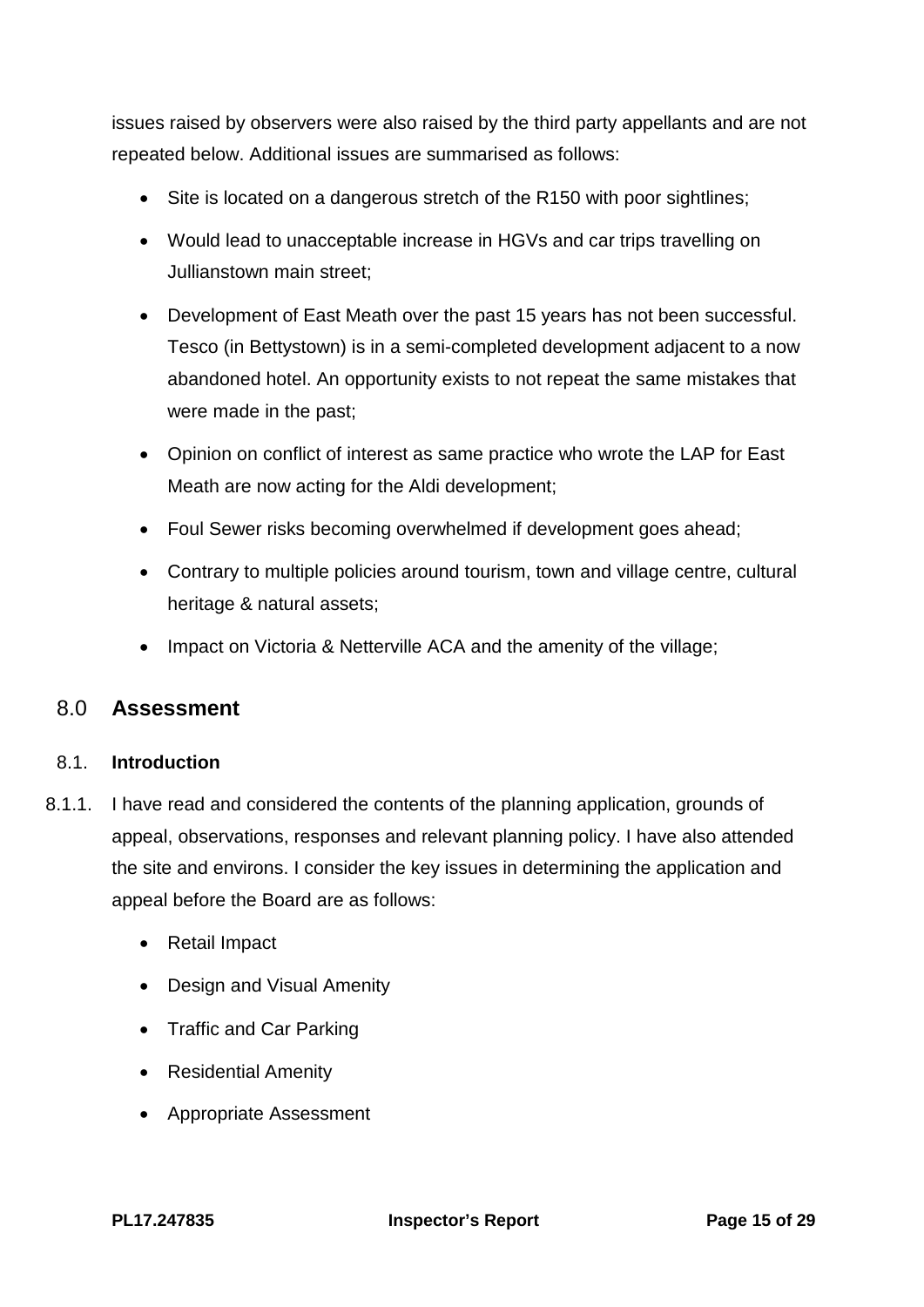8.1.2. I outline my considerations of the principal planning issues raised in the following sections of my assessment. At the outset, I note that the development is described in the public notice as 'a discount foodstore'. The current Retail Planning Guidelines no longer differentiate between 'discount foodstores' and other 'convenience goods' stores. I have considered the development in my assessment accordingly.

#### 8.2. **Retail Impact**

- 8.2.1. The main argument around retail impact in this appeal is that the development is inappropriate in terms of size and scale for Laytown and it should instead be directed to Bettystown, which it is stated is intended to act as the primary retail service area for the settlement of Bettystown/Laytown. It is also contended that permitting the development would be detrimental to the existing smaller-scale local shops in Laytown and that the development is not supported by retail or planning policy. In relation to the sequential test submitted with the retail impact assessment, the appellants consider that this did not allow for flexibility and that there are suitable alternative sites in Bettystown. In response, the first party contends that the development would be plan led, would serve to rejuvenate a substantial obsolete site and that it would claw back retail expenditure leakage out of the local area. It is argued by the applicant that the development proposal is fully supported by retail policy, that the sequential test was accurately applied for the 'edge of town centre' and that the development would offer complementary retail provision and improve choice for customers in Laytown.
- 8.2.2. The Retail Strategy for Meath identifies Laytown/Bettystown as a level 3 centre and the retail policy objectives for such centres is stated as **'incorporating a range of convenience and comparison retail facilities adequate to serve the everyday needs of the catchment population'**. The Strategy also re-affirms the guidance set out in the Retail Planning Guidelines 2012 around the sequential approach and the requirement and enhancement of the vitality and viability of town centres. Under Section 5.6.6 it is stated that Bettystown performs the retail function for the Laytown-Bettystown-Mornington cluster. Section 5.6.32 states that '**It is expected that retail growth will be primarily directed towards Bettystown**'. I interpret this to mean that while the growth is expected to be primarily in Bettystown, retail growth in Laytown is not precluded. Section 5.6.23 refers to the limited opportunity for the expansion of the town centre of Laytown. Infill development along Alverno Terrace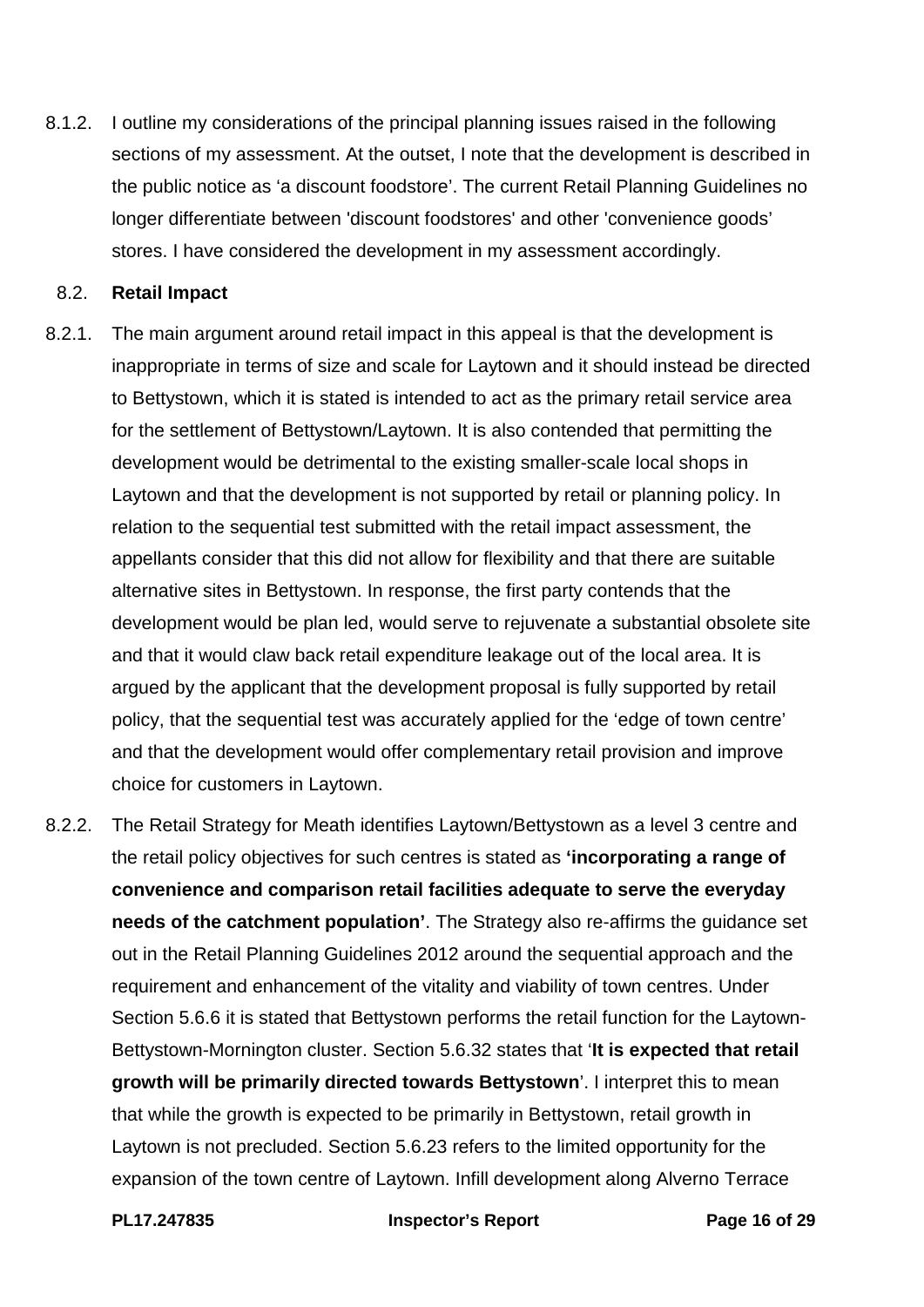and Strand road are identified as having retail development potential. Section 8.4.7 outlines the key objectives in respect of Laytown which include:

- Recognise the association of Laytown with Bettystown, which is the primary retail service centre in the Laytown- Bettystown-Mornington cluster;
- Support the provision of small to medium scale convenience retail development in Laytown to support the needs of the local community.
- 8.2.3. Under the East Meath Local Area Plan 2014-2020, the site is zoned **'B1 Commercial / Town or Village Centre'** with an objective to '**protect, provide for and / or improve town and village centre facilities and uses'**. Uses which would normally be acceptable under the zoning include '**shop-local' and 'shop-major'**. The Plan is supportive of development of the retail and service role of Laytown/Bettystown as a level 3 Sub County Town and recognises that there is a need to address retail expenditure leakage from the settlement which is performing poorly.
- 8.2.4. The planning application was accompanied by a retail impact assessment (RIA) which included an assessment of the capacity for additional convenience retail floorspace within the catchment area. Referring to the Meath Retail Strategy which identifies significant leakage of expenditure from the settlement cluster, the Health Check conclusion of the RIA submits that there is adequate capacity for retail spend in the local catchment which is based on a 10-minute drive time from Laytown, with a population of 12,500 persons based on the 2011 census (Ref: Figure 5 of P.29 of the RIA). It is also stated that the population of the catchment increased by 21% since the 2006 census figures. A population growth estimate of 1% per year is applied in the RIA up to year 2019 which I consider is a reasonable assumption. Based on a review of the more recent CSO preliminary results 2016, I note that the population in Meath grew by 5.9% from 2011 to 2016 and there was a similar growth (6%) in the Electoral Division of Julianstown in the same period. The RIA recognises the presence of Tesco as an anchor store in Bettystown. It is concluded that the development would strengthen retail offer and enhance vitality and viability of Laytown and would improve consumer choice.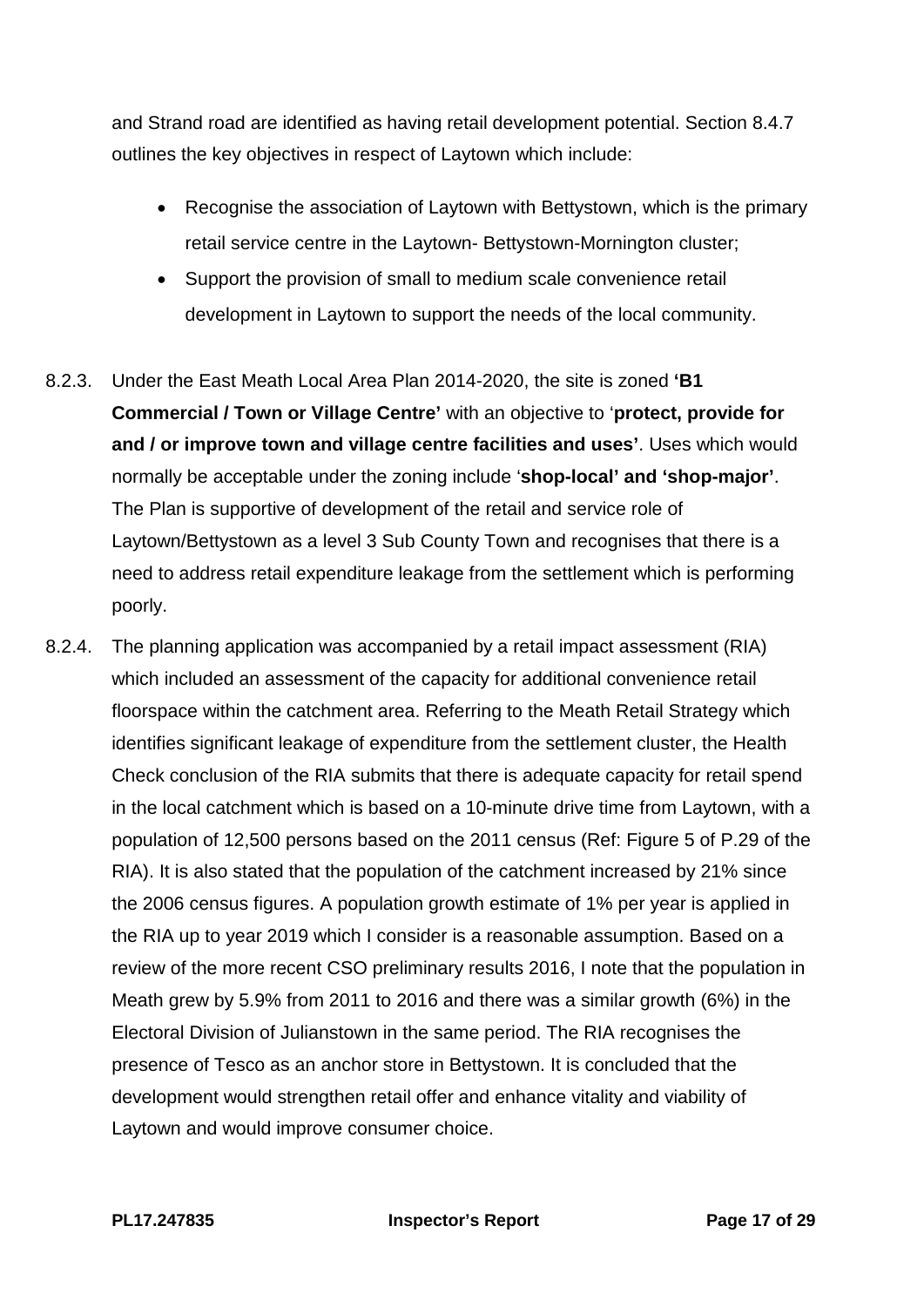- 8.2.5. I would agree that the appeal site can be categorised as an 'edge of town' site. It is c.150 m north of established retail provision on Strand road and c.350 m south west of retail provision in the vicinity of the train station, which are the two retail areas in Laytown. Further information was sought by the Planning Authority around the flexibility of alternative sites in Bettystown. While the retail strategy recognised that Bettystown is currently the prime retail service centre for the settlement, it supports the provision of small to medium scale convenience retail development to serve the needs of the community in Laytown. In relation to the sequential test, 3 sites were selected in Bettystown, including vacant units in an incomplete development. I am satisfied that it has been demonstrated through the sequential test (as revised at further information stage) that these alternative sites can be discounted as they are not suitable, available or viable for the proposed retail development.
- 8.2.6. I consider the retail convenience foodstore with a net retail floor space of 1,254 sq.m fits a 'medium scale' convenience retail development which would support the local community and is supported by policy set out in the retail strategy for Laytown. There is no requirement under planning policy to limit the scale of a 'shop-local' of 200 sq.m as is put forward in the appeals. The store would be located on an underutilised infill site which is zoned 'B1', where the zoning category clearly allows for a medium sized primarily convenience retail store as is now proposed.
- 8.2.7. In conclusion, I am satisfied that, if permitted, the development would be consistent with the retail policies set out in the East Meath LAP 2014 and the Retail Strategy for County Meath which is appended to the current County Development Plan for Meath. It would also be consistent with national and regional retail planning policy. The proposal clearly accords with the local 'B1' zoning objective for the site. I am satisfied that the development is acceptable in terms of the quantum of convenience floorspace proposed and the capacity of Laytown to absorb that floorspace having regard to the RIA and that alternatives sites have been considered appropriately in the justification test. It has been demonstrated that the development would contribute to addressing expenditure leakage from the local area which the PA have stated is currently well in excess of norms. Overall, I am satisfied that the development would contribute to the orderly planning for Laytown/Bettystown role as a Level 3 subcounty town. I recommend that the development should not be refused on the basis of retail impact.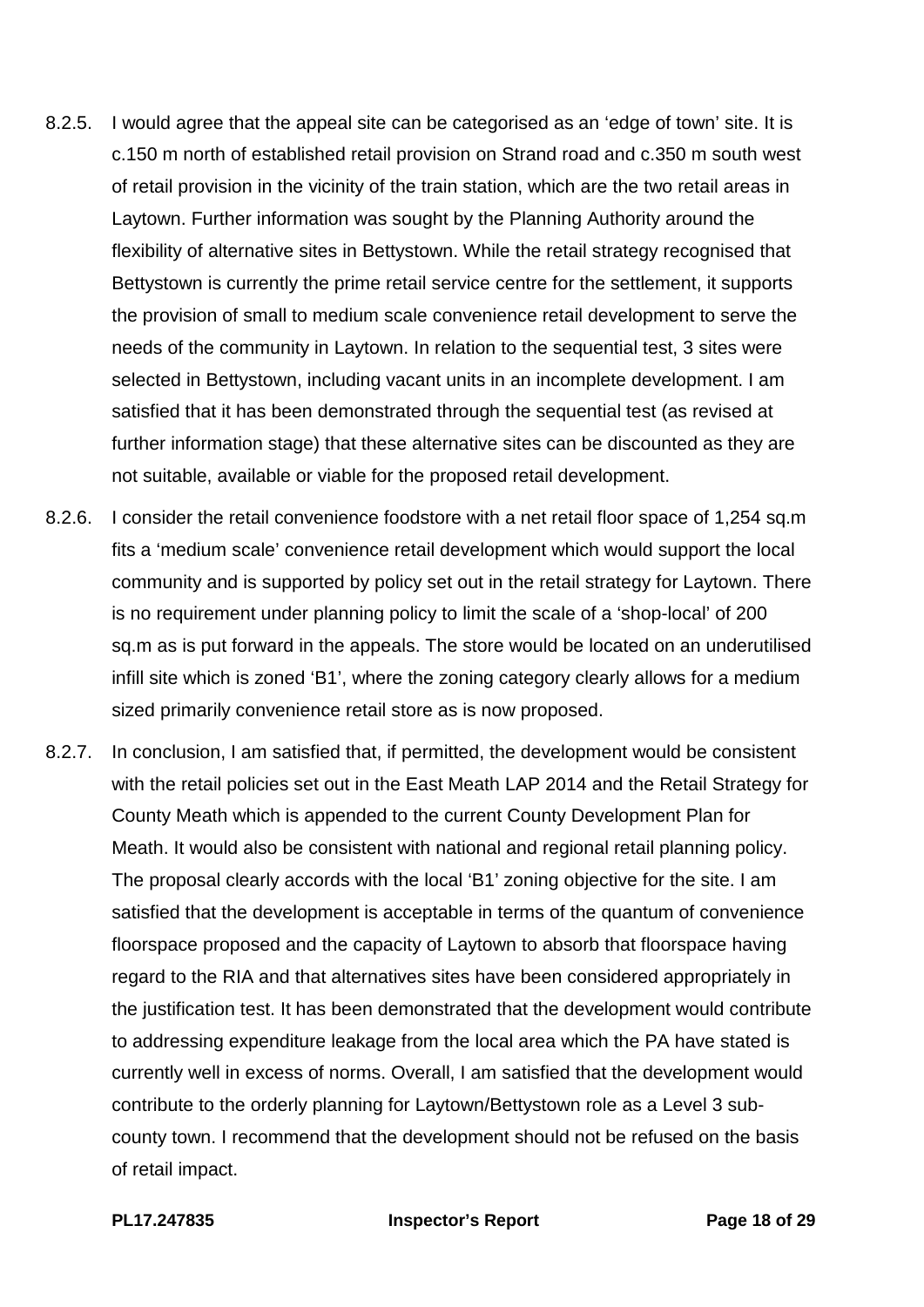#### 8.3. **Design and Visual Impact**

- 8.3.1. The appellants submit that the development is incongruous and out of character with the village setting and that the design is inappropriate and would detract from the public realm along the seafront. It is argued that it would be at variance with the established vernacular character of the area and impact negatively on tourism. The applicant submits that the design is appropriate and accords with the principles of good design including design quality, context, built form and character. It is submitted that the design is contemporary and of high quality with an active shop front and would serve to define the retail boundary of the village. In response to the appeal grounds around the loss of the building on site, the applicant states that the building is not a protected structure and is of poor visual quality and the development would not interfere with protected views.
- 8.3.2. A revised design was submitted to the Planning Authority at further information stage. It included revisions to the east elevation which presents onto the streetscape and the seafront. This elevation would be predominately glazed and aesthetically acceptable. A small public space is proposed with landscaping and planting available which I agree would contribute to Objective TVC OBJ 4 which seeks to encourage improvements to the public realm in Laytown. The northern elevation is presented as a largely blank façade. As it would be visible from the public streetscape in part and adjacent to residential properties, I recommend that a requirement for a revised elevational treatment be sought by way of an appropriate planning condition.
- 8.3.3. In relation to the loss of the former nursing home on site, the planning officer, informed by the view of the conservation officer, disagrees that it has architectural merit worthy of retention. Equally, noting it is neither a protected structure and of poor visual appearance, I agree that the retention of the existing building is not required or merited.
- 8.3.4. Overall, I would consider that the proposed building is a generic design but one which, subject to a condition regarding changes to the northern elevation, would constitute an acceptable standard. It is set back from the sea front and would replace a disused building on an inactive site which would present a significant improvement when viewed from Strand Road. The landscaping, paving and lighting scheme proposed would also be a significant improvement on the current situation. It would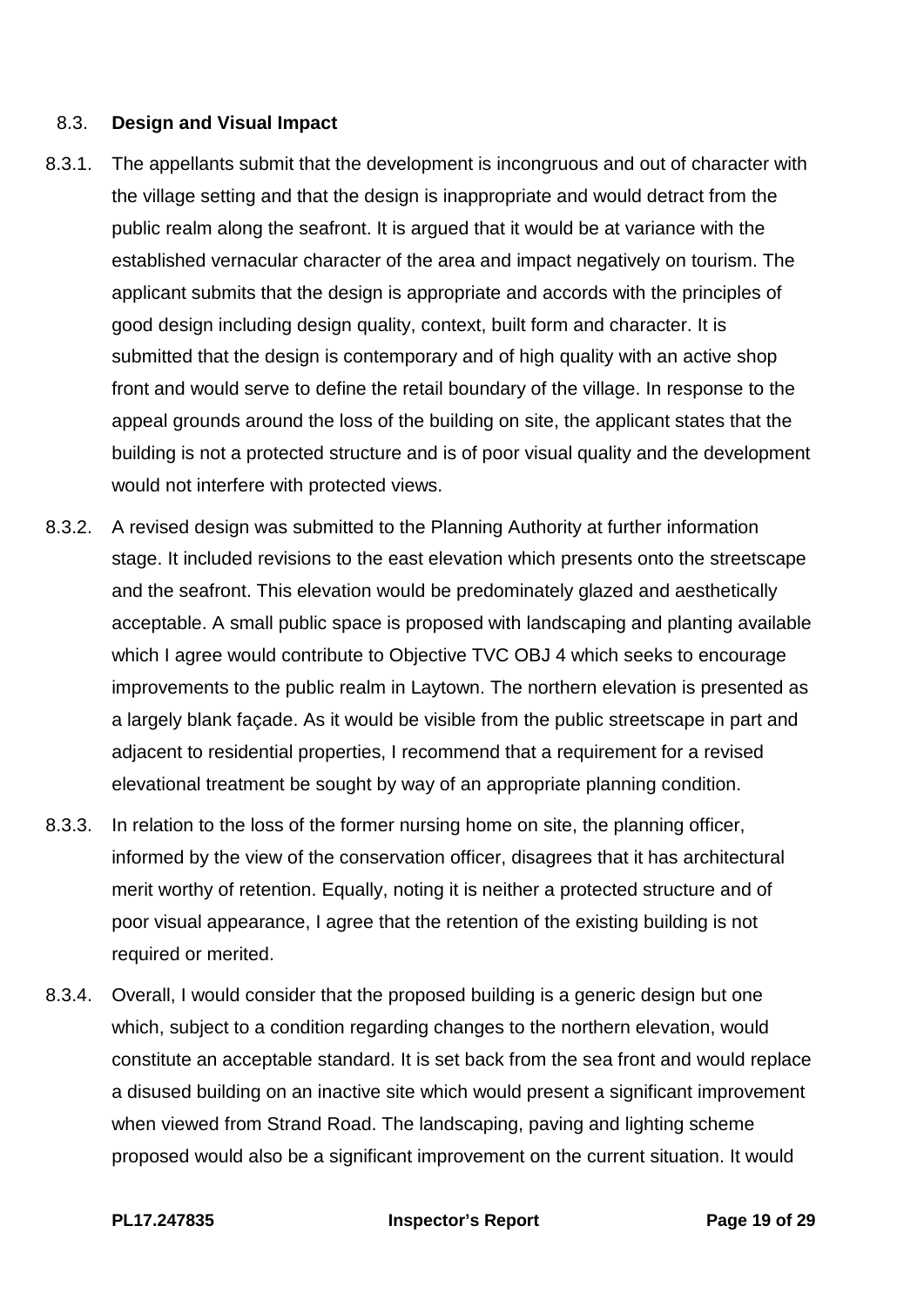be of an appropriate form, scale, massing and density for this centrally located infill site. In that context, I would not recommend a refusal of permission on the basis of design or visual impact

#### 8.4. **Traffic and Car Parking**

- 8.4.1. Access to the site is proposed via a priority 'T' junction. Concerns are raised by the appellants that the development would give rise to unacceptable traffic hazards caused by inadequate road capacity, poor sightlines, traffic congestion and that there is insufficient car parking proposed. In response to the appeal, the applicant included a report by TPS which provided a detailed response to the traffic issues raised by the appellants. It is suggested that based on the earlier Traffic Impact Assessment submitted, it was demonstrated that the road had sufficient capacity to accommodate all of the traffic associated with the development including during summer peak traffic periods. PICADY 9 traffic modelling identified that, with the development in place, there would be 80% capacity remaining at the junction of the access onto Strand Road. AM traffic surveys were undertaken and these revealed no issues with queues or delays along the R150 or within the junction of the R150 with the adjoining Marian Villas. The development proposes that HGV traffic, which would typically be restricted to one delivery per day before 9.00 am, would approach the site from the North, via the Colpe road. Sightlines of 50m are achievable in either direction when exiting the site which complies with the DMURS and of relevance, the site is within a 50 kph speed limit. I note the Road Design department of Meath County Council did not raise any objection with the principle of the development from a roads and traffic perspective and were satisfied with the additional information furnished.
- 8.4.2. Concerns are also raised around insufficient car parking provision. The applicant submits that there is adequate parking and that their experience is that the requirement of 1 space per 20 sq.m. meets demand rather than 1 space per 14 sq.m as set out in the Meath CDP (Table 11.9). Direct application of the CDP standards would equate to a requirement for 123 car spaces. I note that under Section 11.0 (Car parking standards), Meath CDP states that non-residential standards are set down as 'maxima' standards. A reduction in parking provision below the maximum requirement is therefore acceptable in principle. I note that the Road Design Section of Meath County Council raised no objection to the development from a car parking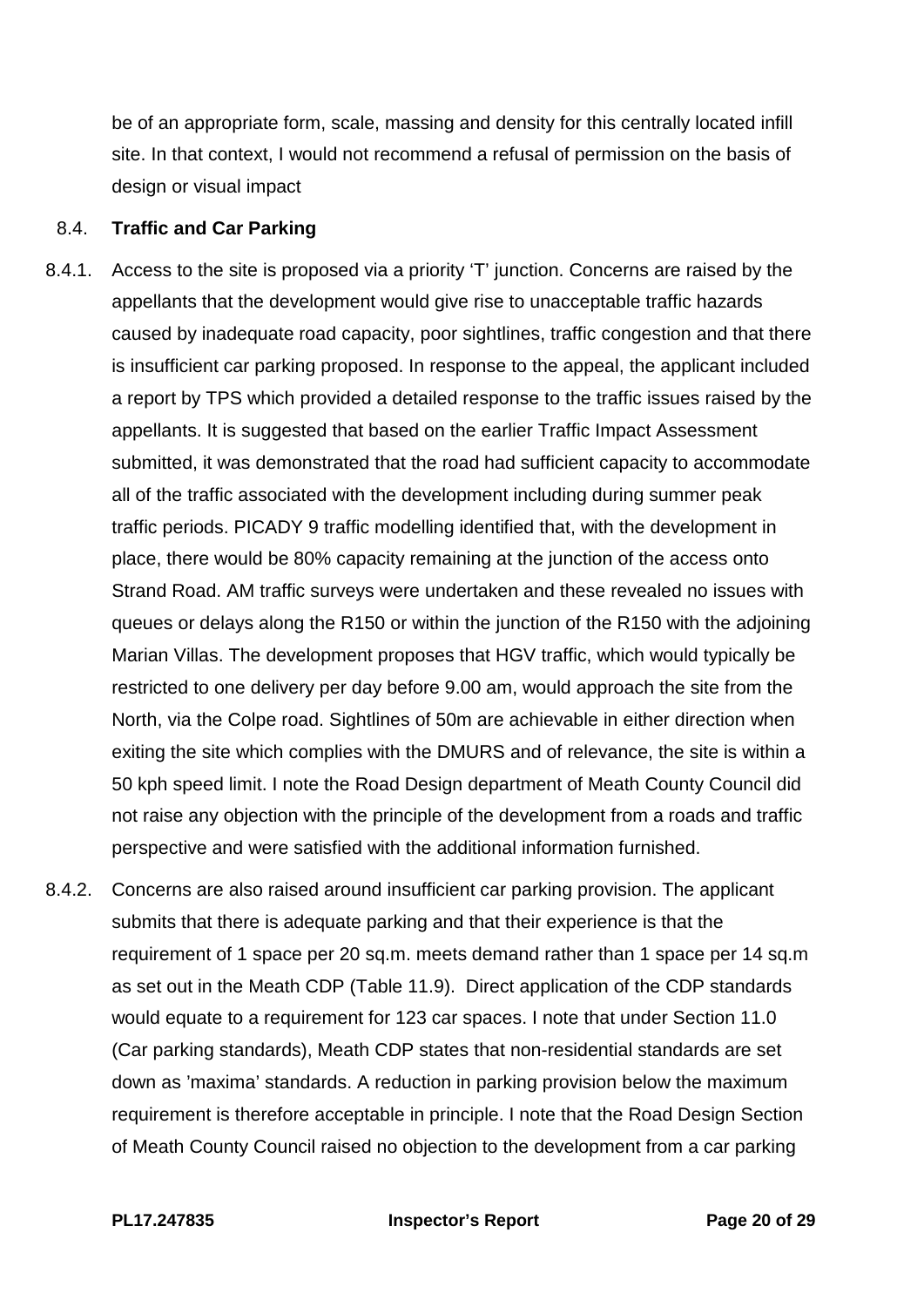and traffic movement perspective. I am satisfied that the proposed development makes an adequate provision for on-site car parking to cater for the development.

- 8.4.3. A 2.0m footpath is proposed along the site frontage and cycle parking would also be provided within the site. I note there is a bus route and a bus stops at the site and while I accept most shoppers would arrive by car, there is likely to be a small percentage who would travel by bus, foot and bicycle given the ongoing emphasis on sustainable transport across national policy. I consider having regard to the flexibility around the car parking requirements set out in the development plan and the technical evidence put forward by the applicant, that a provision of 104 parking spaces is sufficient to serve the proposed development.
- 8.4.4. Having reviewed the technical information on file and attended the site, I would agree that it has been demonstrated that the road network has adequate capacity to accommodate the development. I do not consider the development as described would give rise to an unacceptable traffic hazard and it has been demonstrated that there is adequate car parking available. Accordingly, I recommend that the development should not be refused on traffic grounds or because of insufficient car parking.

#### 8.5. **Residential Amenity**

8.5.1. Issues are raised by the appellants around the potential impact on residential amenities. It is submitted that the development would result in overshadowing on neighbouring properties, would reduce amenity enjoyed because of noise and light pollution from the car park and would cause a reduction in property values. In relation to noise, a noise report was submitted with the application, the contents which I have reviewed. I concur that noise from the retail development is not one which would give rise to unacceptable noise levels during operation. The greatest potential for noise impacts would occur during the construction period and accordingly would be temporary in duration. The hours of construction can be controlled by way of a condition to limit the periods of construction noise. Similarly, a condition should also attach requiring that external lighting should not cause excessive glare or distraction to road users or adjoining property owners.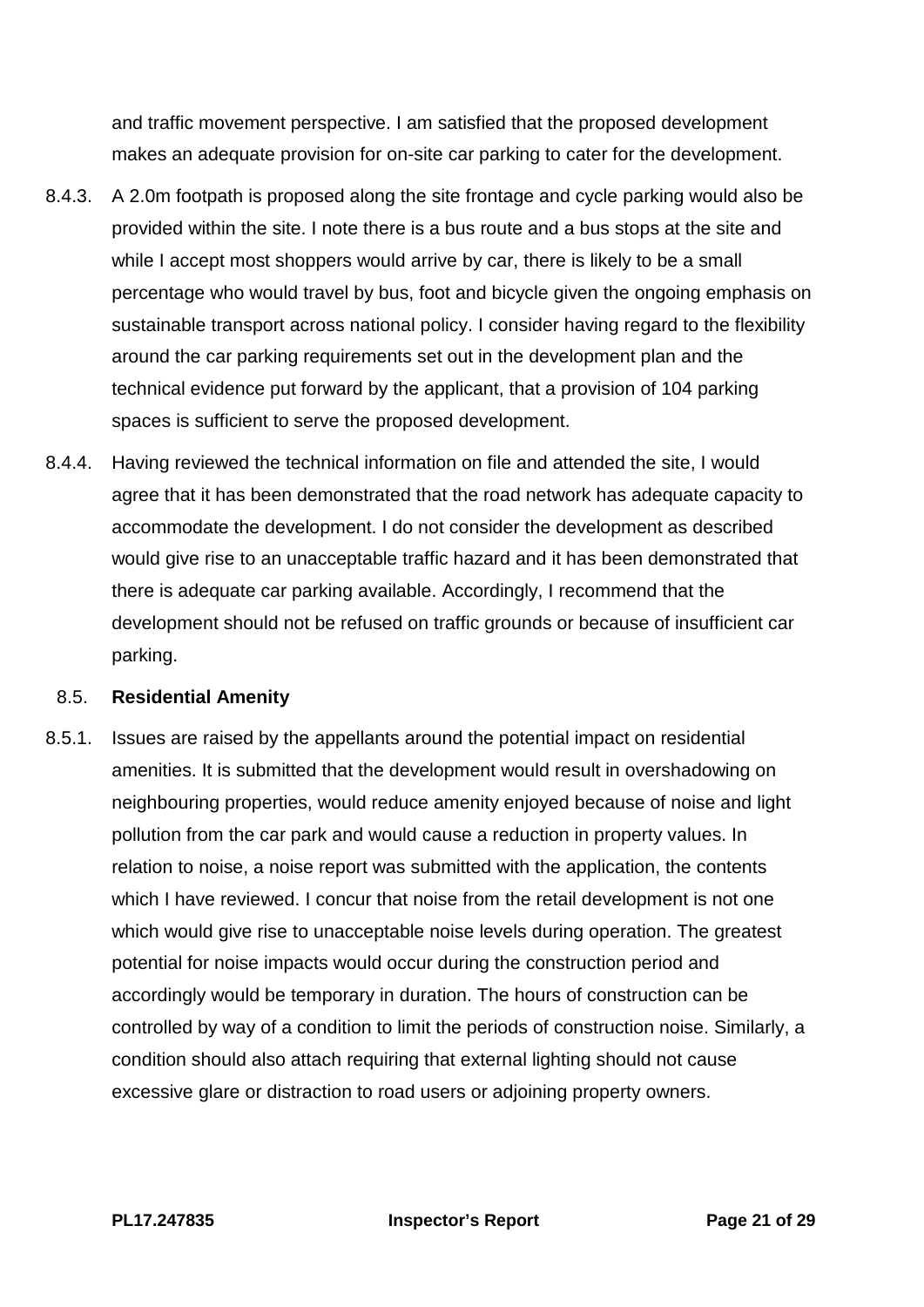- 8.5.2. In relation to overlooking and overshadowing issues, having regard to the separation distances involved and the design and use of the building, no such impacts would arise in my view.
- 8.5.3. Concerns around anti-social behaviour have also been raised, however, there is no evidence to suggest that this would in fact occur and the security of the car park after hours is a management issue which lies outside of the planning considerations of this case.
- 8.5.4. I concur with the applicant's case that, having regard to the above and the presence of a disused nursing home on a currently unmaintained site and building, the proposed development would not give rise to any material impact on the residential amenity currently enjoyed by adjoining property or cause property values to decrease. Accordingly, I do not recommend that the development should be refused for reason of impacts on residential amenity.

#### 8.6. **Appropriate Assessment**

- 8.6.1. I note that a screening report for Appropriate Assessment was submitted with the planning application. This screening report identified designated Natura 2000 sites within the zone of influence of the project. The River Nanny Estuary and Shore SPA (Site Code 004158) is the closest Natura site, located c.30m away to the east and south. The Boyne Estuary SPA (Site code 004080) and Boyne Coast and Estuary SAC (Site code 001957) are located 4km north of the site. The River Boyne & River Blackwater SAC (Site code 002299) and SPA (Site Code 004232) lie c.12km east/north east of the site. All other Natura 2000 sites are located beyond these sites.
- 8.6.2. The screening report assesses the proposed development in the context of the conservation objectives and the potential threats to the qualifying interests.
- 8.6.3. The appeal site is 30m from the boundary of the River Nanny Shore & Estuary SPA and is separated by the public road so it is submitted in the report that no direct interference or loss of habitat would occur as a result of the development. Recognising that there is a pathway from the site via wastewater flows to the Boyne Estuary, it is stated that the volume of wastewater from the operation of a supermarket would be lower than the previous use on site (nursing home) and that the Drogheda WWTP is operating well within its design capacity and compliant with

#### **PL17.247835 Inspector's Report Page 22 of 29**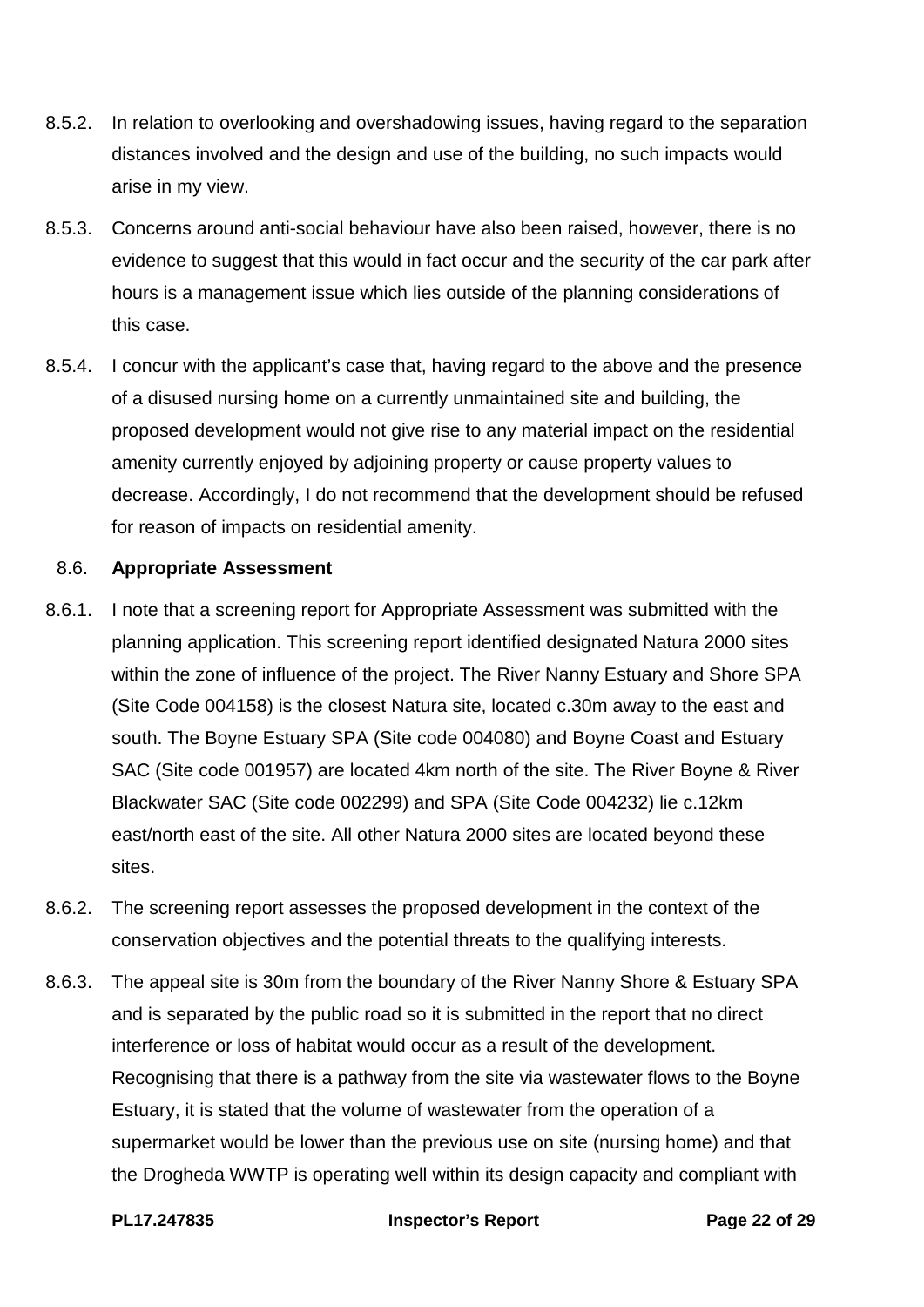its licenced treatment standards. Accordingly, it is submitted that there can be no effect to water quality arising from this development and that no significant effects on the status of the SAC or the SPA are likely. During operation, the surface water infrastructure would maintain discharge rates to 'greenfield' levels, incorporating SUDS techniques. Run-off during construction is likely to be absorbed to ground as there is no watercourse on the site which could act as a pathway to any Natura area. Because of the separation distance from the site to the River Boyne & River Blackwater SAC and SPA, significant effects can be discounted. It is concluded that the proposed development, either alone or in combination with other plans or projects would not result in significant effects to the integrity of the Natura 2000 network.

8.6.4. I would agree with the conclusions set out in the screening report and I therefore consider that it is reasonable to conclude that on the basis of information on the file, which I consider to be adequate in order to issue a screening determination, that the proposed development, individually or in combination with other plans or projects would not be likely to have a significant effect on any of the European sites listed in the screening report and a Stage 2 Appropriate Assessment (and a submission of an NIS) is not therefore required.

# <span id="page-22-0"></span>9.0 **Recommendation**

9.1. I recommend that **permission** should be **granted** for the reasons and considerations set out below.

# <span id="page-22-1"></span>10.0 **Reasons and Considerations**

Having regard to: -

(a) The Retail Planning Guidelines for Planning Authorities issued by the Department of the Environment, Community and Local Government in April, 2012,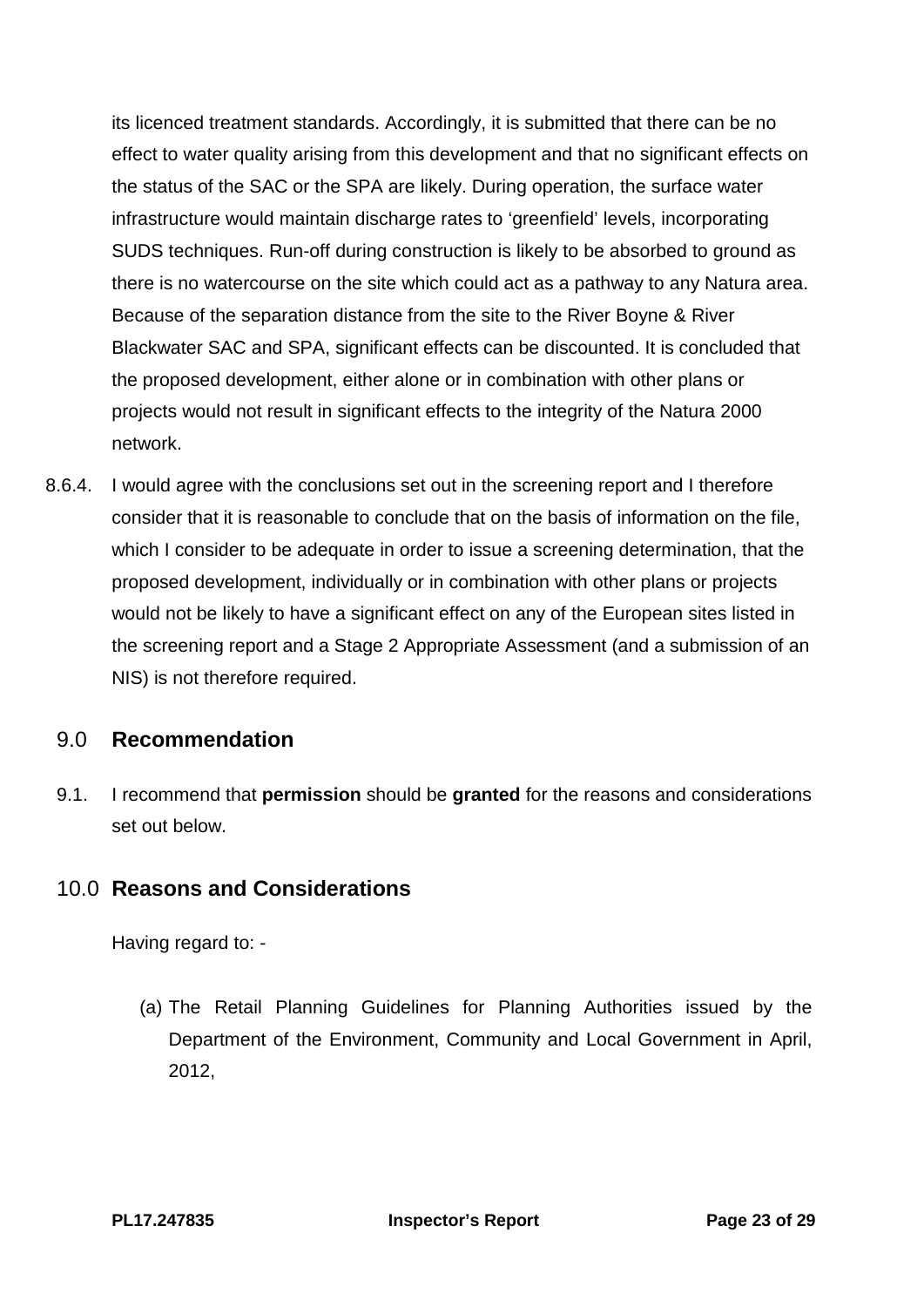- (b) The policies and objectives of the Meath Development Plan 2013-2019 and the East Meath Local Area Plan 2014-2020, including the **'B1 - Commercial / Town or Village Centre'** zoning attributed to the site with a stated objective to **'protect, provide for and / or improve town and village centre facilities and uses'** and the uses normally acceptable under this zoning which include 'shop-local **and** shop-major'; and to the action / recommendation set out in the Meath Retail Strategy 2013-2019, **'to support the provision of small to medium scale convenience retail development in Laytown to support the needs of the local community'** and
- (c) the brownfield nature of the site and pattern of development in the area;
- (d) The nature, scale and design of the proposed retail development,

it is considered that, subject to compliance with the conditions set out below, the proposed development would be an appropriate form of development at this location, would comply with the scale and type of retailing identified for these lands in the applicable planning policy for the area, would not seriously injure the amenities of the area or of property in the vicinity and would be acceptable in terms of traffic safety and convenience. The proposed development would, therefore, be in accordance with the proper planning and sustainable development of the area.

# <span id="page-23-0"></span>11.0 **Conditions**

1. The development shall be carried out and completed in accordance with the plans and particulars lodged with the application as amended by the further plans and particulars submitted to the Planning Authority on the 22<sup>nd</sup> day of December 2016, except as may otherwise be required in order to comply with the following conditions. Where such conditions require details to be agreed with the planning authority, the developer shall agree such details in writing with the planning authority prior to commencement of development and the development shall be carried out and completed in accordance with the agreed particulars.

**Reason:** In the interest of clarity.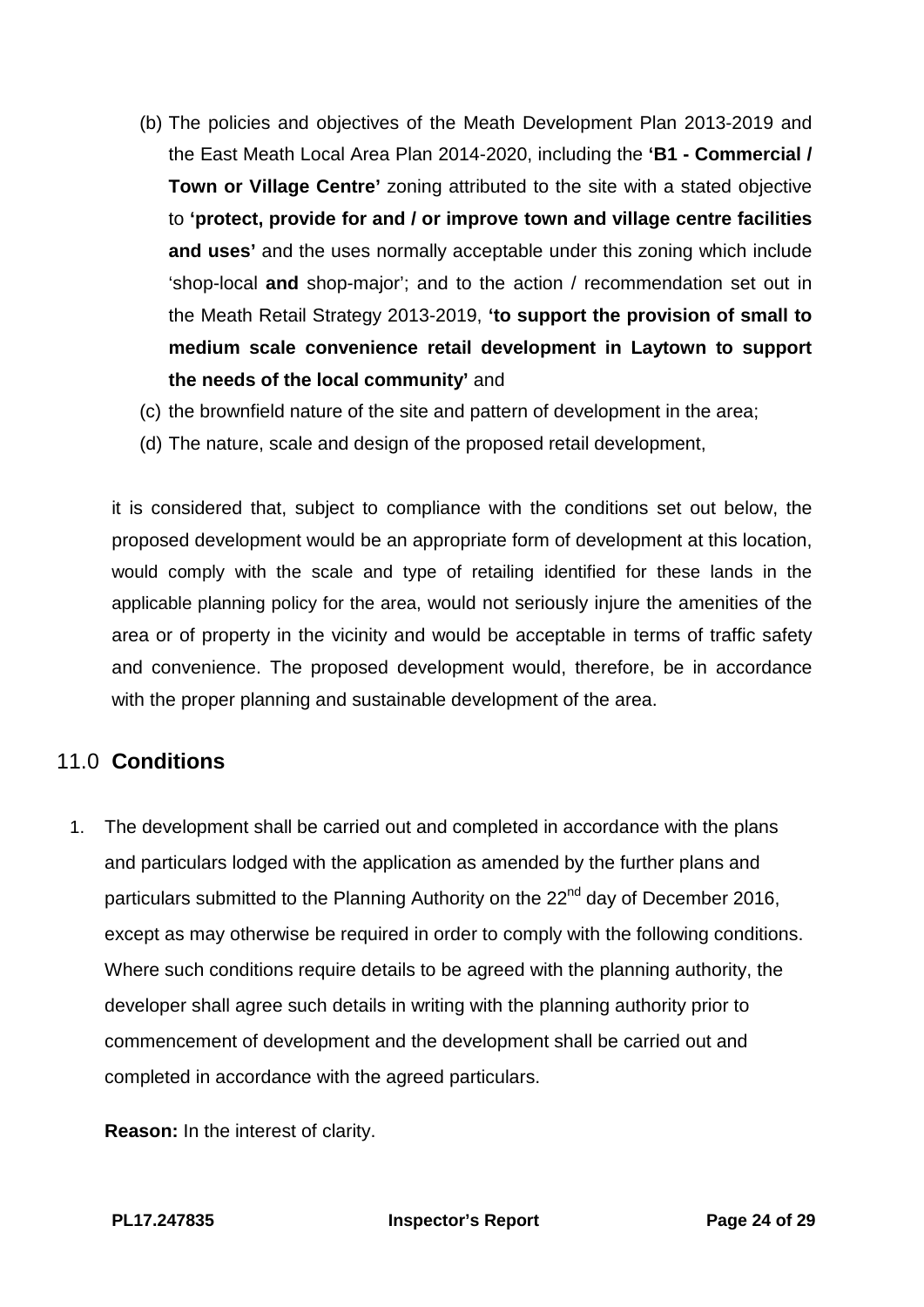2. The proposed retail unit shall not operate outside the hours of 0800 to 2100 Monday to Saturday inclusive, nor outside the hours of 1030 to 1900 on Sundays or public holidays.

**Reason:** To protect the residential amenities of the area.

3. No deliveries shall be taken at or dispatched from the premises outside the hours of 0700 to 2100 Mondays to Saturdays, nor outside the hours of 0900 to 1900 on Sundays or public holidays.

**Reason:** To protect the residential amenities of the area.

4. Details, including samples, of the materials, colours and textures of all the external finishes, including external glass, to the proposed development shall be submitted to, and agreed in writing with, the planning authority prior to commencement of development. In this regard, samples shall be erected on site where required by the planning authority.

**Reason:** In the interest of the visual amenities of the area.

5. The northern elevation as submitted to the Planning Authority on  $14<sup>th</sup>$  day of November 2016 shall not be permitted. Prior to the commencement of the development, revised design proposals for the northern elevation, which breaks up the repetitive appearance of the elevation shall be submitted to, and agreed in writing with, the planning authority prior to commencement of development.

**Reason:** In the interest of the visual amenities of the area.

6. (a) Advertisement signs shall be as shown on the drawings submitted with the application, save the omission of the totem pole sign from the development and replacement by a low level sign at the entrance adjoining Strand road. Revised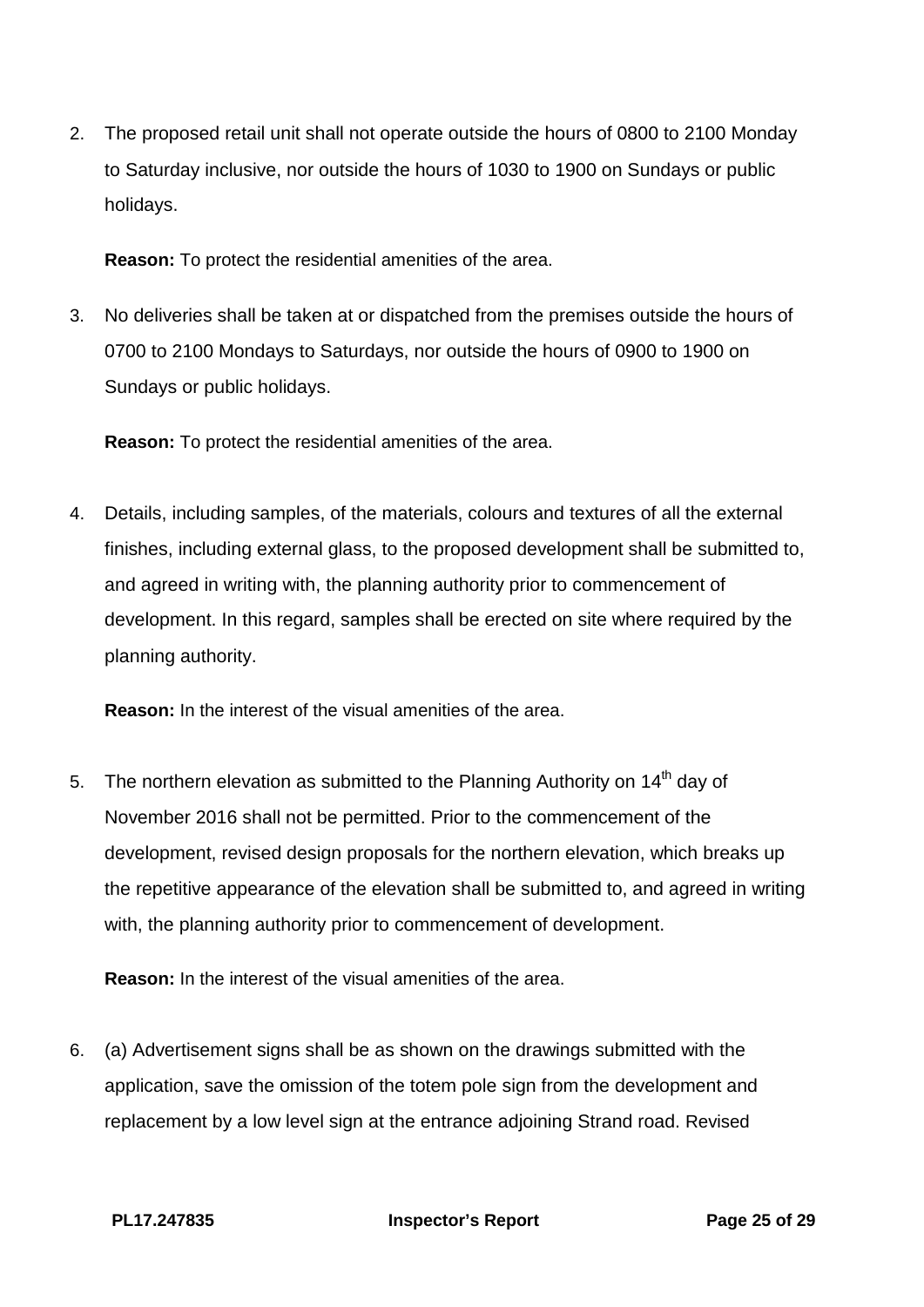drawings showing compliance with this requirement shall be submitted to the planning authority for written agreement;

(b) No additional advertisement, advertisement structure, freestanding sign, or other projecting elements including flagpoles or banners, shall be erected or displayed on the building or within the curtilage of the site, unless authorised by a further grant of planning permission.

**Reason:** In the interest of visual amenity

7. Public lighting on site, including light associated with signage, shall not cause excessive glare or distraction to road users or adjoining property owners. The level of illumination shall be reviewed at any time by the planning authority and any adjustments shall be made to the satisfaction of the planning authority at the developer's expense.

**Reason:** In the interest of residential amenity.

8. The bus bays shall be constructed to NTA standards and shall be operational prior to the first opening of the store. Details for the design and location of the bus shelter and bollards shall be in shall be submitted to, and agreed in writing with, the planning authority prior to commencement of development.

**Reason:** In the interest of traffic and pedestrian safety.

9. No items associated with refrigeration ventilation or air conditioning apart from the low noise fridge condenser units shall be erected or placed on any external surface without the prior written agreement of the planning authority.

**Reason:** To protect the residential amenities of property in the vicinity.

10. The demolition of the building on site and the construction of the development shall be managed in accordance with a Construction Management Plan, which shall be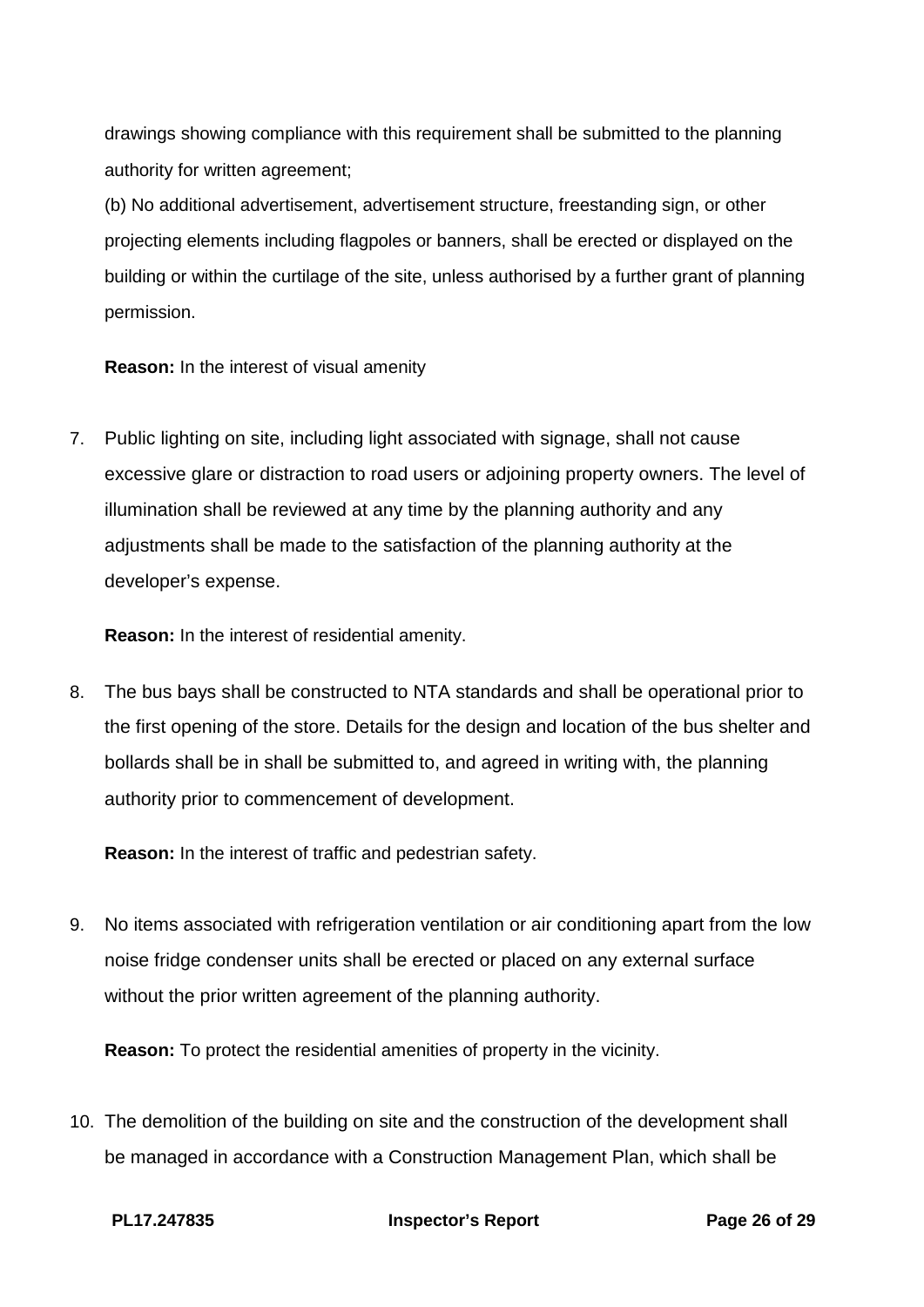submitted to, and agreed in writing with, the planning authority prior to commencement of development. This plan shall provide details of intended construction practice for the development, including noise management measures and off-site disposal of construction/demolition waste.

**Reason:** In the interests of public safety and residential amenity.

11. Site development and building works shall be carried out only between the hours of 0800 to 1900 Mondays to Fridays inclusive, between 0800 to 1400 hours on Saturdays and not at all on Sundays and public holidays. Deviation from these times will only be allowed in exceptional circumstances where prior written approval has been received from the planning authority.

**Reason:** In order to safeguard the amenities of property in the vicinity.

12. Water supply and drainage arrangements, including the disposal of surface water, shall comply with the requirements of the planning authority for such works and services.

**Reason:** In the interest of public health.

13. The landscaping scheme shown on drawings numbers 16-433-PD-01 (Soft Landscape Plan and Planting Plan) and 18-433-PD-02 (Planting details), as submitted to the planning authority on the 14th day of November, 2016 shall be carried out within the first planting season following substantial completion of external construction works. All planting shall be adequately protected from damage until established. Any plants which die, are removed or become seriously damaged or diseased, within a period five years from the completion of the development, shall be replaced within the next planting season with others of similar size and species, unless otherwise agreed in writing with the planning authority.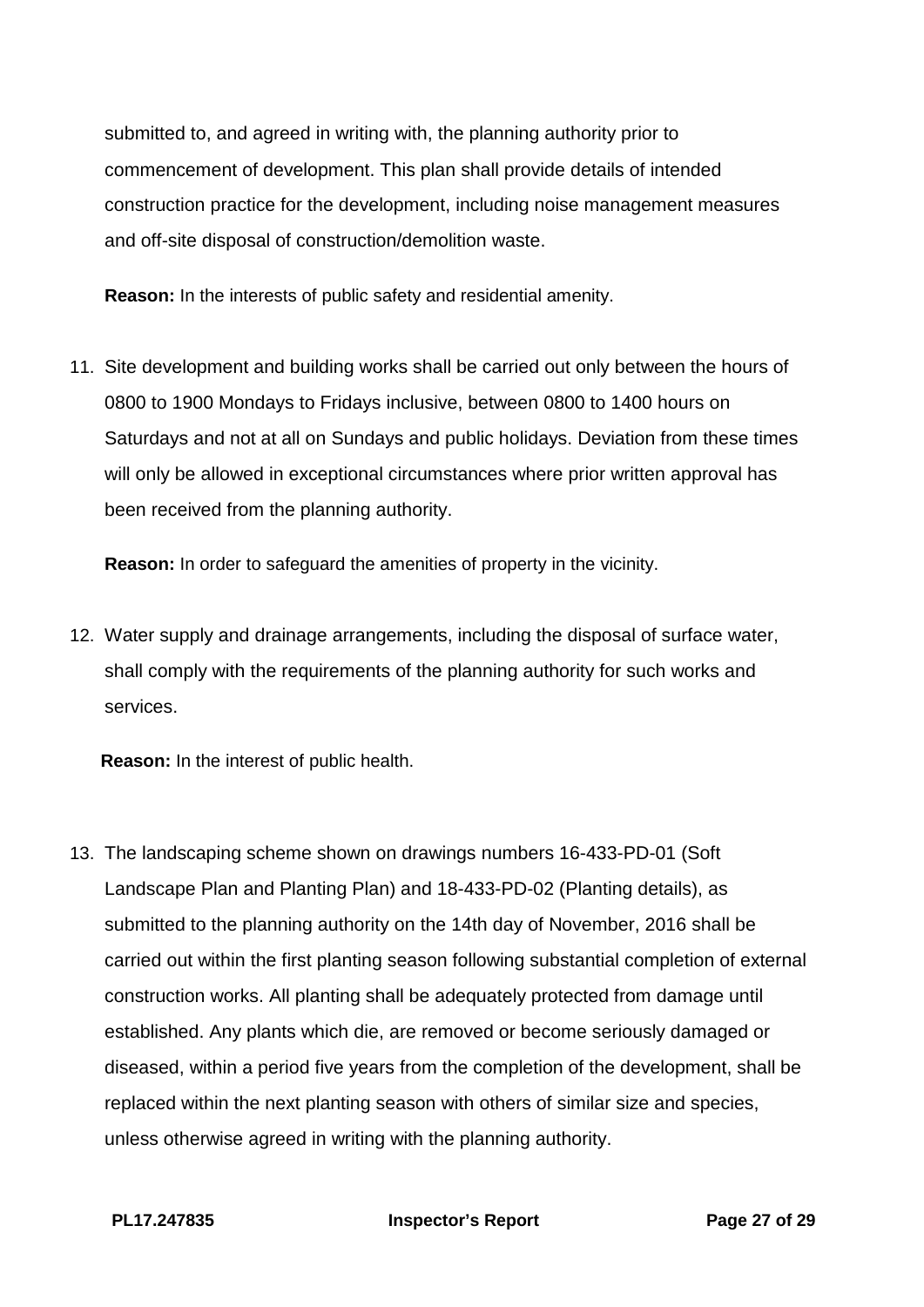**Reason:** In the interest of visual amenity.

- 14. The developer shall facilitate the preservation, recording and protection of archaeological materials or features that may exist within the site. In this regard, the developer shall:
	- (a) notify the planning authority in writing at least four weeks prior to the commencement of any site operation (including hydrological and geotechnical investigations) relating to the proposed development,
	- (b) employ a suitably-qualified archaeologist who shall monitor all site investigations and other excavation works, and
	- (c) provide arrangements, acceptable to the planning authority, for the recording and for the removal of any archaeological material which the authority considers appropriate to remove.

In default of agreement on any of these requirements, the matter shall be referred to An Bord Pleanála for determination.

**Reason:** In order to conserve the archaeological heritage of the site and to secure the preservation and protection of any remains that may exist within the site.

15. The developer shall pay to the planning authority a financial contribution in respect of public infrastructure and facilities benefiting development in the area of the planning authority that is provided or intended to be provided by or on behalf of the authority in accordance with the terms of the Development Contribution Scheme made under section 48 of the Planning and Development Act 2000, as amended. The contribution shall be paid prior to commencement of development or in such phased payments as the planning authority may facilitate and shall be subject to any applicable indexation provisions of the Scheme at the time of payment. Details of the application of the terms of the Scheme shall be agreed between the planning authority and the developer or, in default of such agreement, the matter shall be referred to An Bord Pleanála to determine the proper application of the terms of the Scheme.